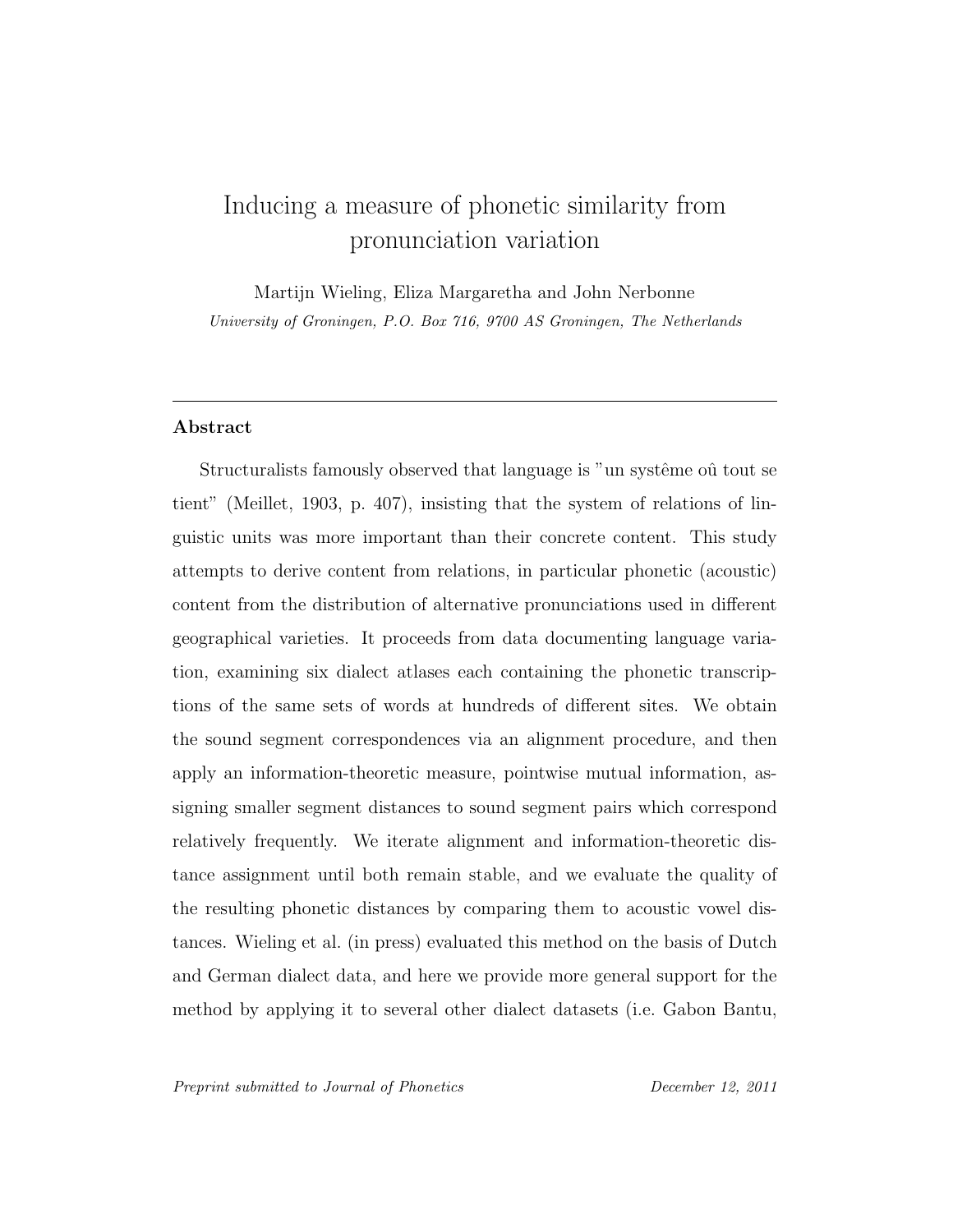U.S. English, Tuscan and Bulgarian). We find relatively strong significant correlations between the induced phonetic distances and the acoustic distances, illustrating the usefulness of the method in deriving valid phonetic distances from distributions of dialectal variation.

Keywords: phonetic distance, pointwise mutual information, acoustic vowel distance, confusion matrix, variation matrix

#### 1. Introduction

As Laver (1994, p. 391) points out, there is no generally accepted procedure to determine phonetic similarity, nor even specific standards: "Issues of phonetic similarity, though underlying many of the key concepts in phonetics, are hence often left tacit."

It is clear that there has nonetheless been a great deal of work on related topics in phonetics and laboratory phonology. In phonetics, Almeida and Braun (1986) developed a measure of segment distance in order to gauge the fidelity of phonetic transcriptions. It was used, e.g., to evaluate intra- and intertranscriber differences. Cucchiarini (1993) refined this work and Heeringa (2004) also experimented with Almeida & Braun's segment distance measure in dialectometry.

In laboratory phonology, Pierrehumbert (1993) experimented with a simple feature-overlap definition of similarity to which Broe (1996) added an information-theoretic refinement discounting redundant features. Frisch (1996) recast these definitions in terms of natural classes, rather than features, and Frisch et al. (2004) demonstrate that the Arabic syllable is best described as involving a gradient constraint against similar consonants in initial and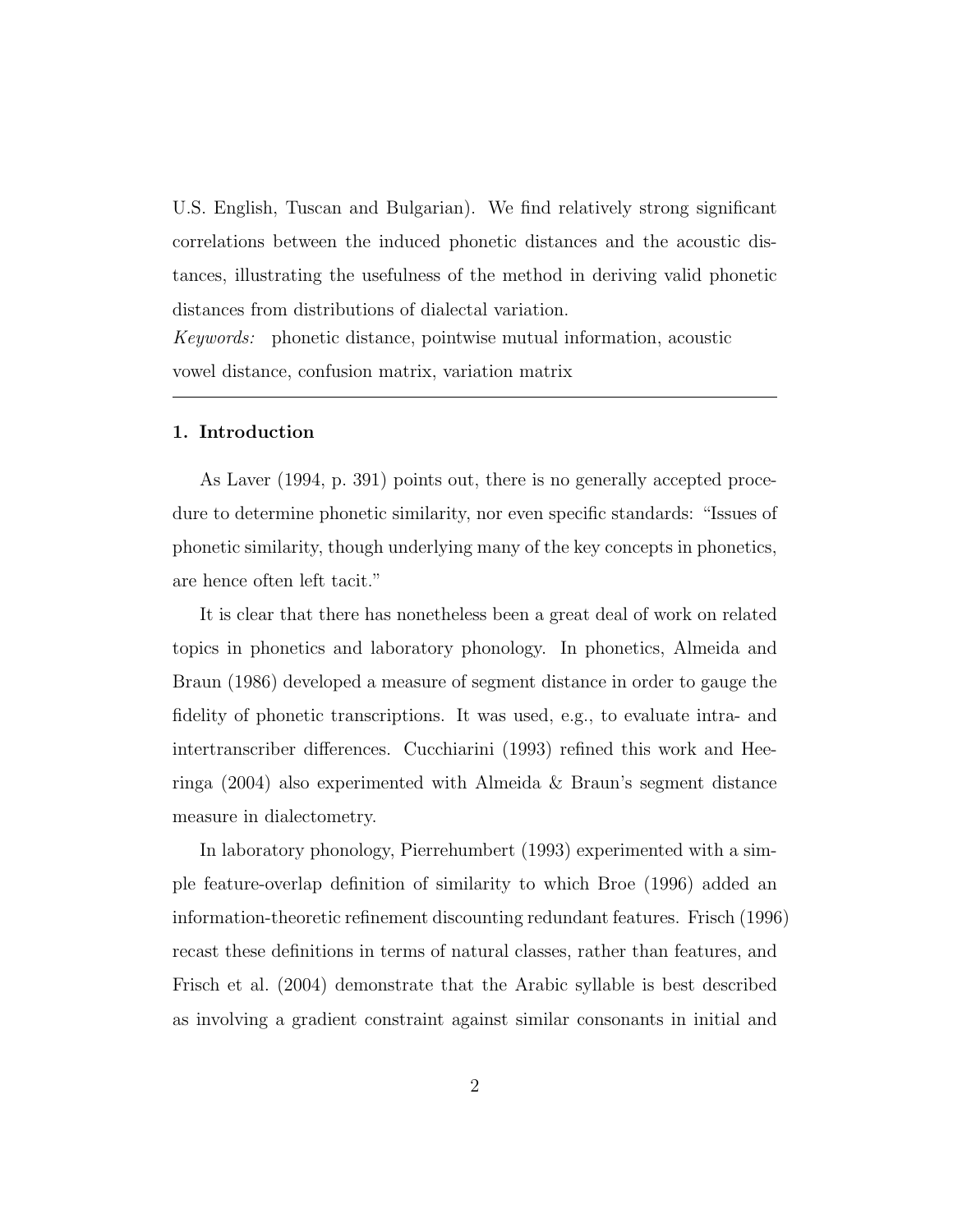final position, the so-called 'Obligatory Contour Principle'. Bailey and Hahn (2005) measure the degree to which Frisch's (1996) definitions predict the frequency of perceptual confusions in confusion matrices, obtaining fair levels of strength  $(0.17 \le r^2 \le 0.42)$ .

In general, the work from phonetics and (laboratory) phonology has experimented with theoretically inspired definitions of similarity as a means of explaining phonotactic constraints or potential confusions. Bailey and Hahn (2005) contrasted theoretically inspired definitions of phonetic similarity to empirical measures based on confusion matrices. A confusion matrix (Miller and Nicely, 1955) normally records the outcome of a behavioral experiment. It is a square matrix in which the rows represent sounds (or symbols) presented to subjects and the columns the sounds perceived. Each cell  $(r, c)$ records the number of times the signal in row r was perceived as the signal in column c. So cell  $(5,0)$  records how often [o] was perceived as [o], and the diagonal then represents the non-confused, correctly perceived signals.

As opposed to confusion matrices which record variants in speech perception, we introduce variation matrices which record (dialectal) variants in speech production. In our case the variation matrix is initiated not with a behavioral experiment, but rather using distributional data available in dialect atlases. Based on alignments of dialectal pronunciations for a large set of words, we obtain the frequency with which sound segments align. Continuing with the example above, cell  $(5,0)$  in a variation matrix thus represents the number of times [o] was used in the pronunciation of one variety, whereas [o] was used at the corresponding position in the pronunciation of another variety. We will use these variation matrices to directly extract information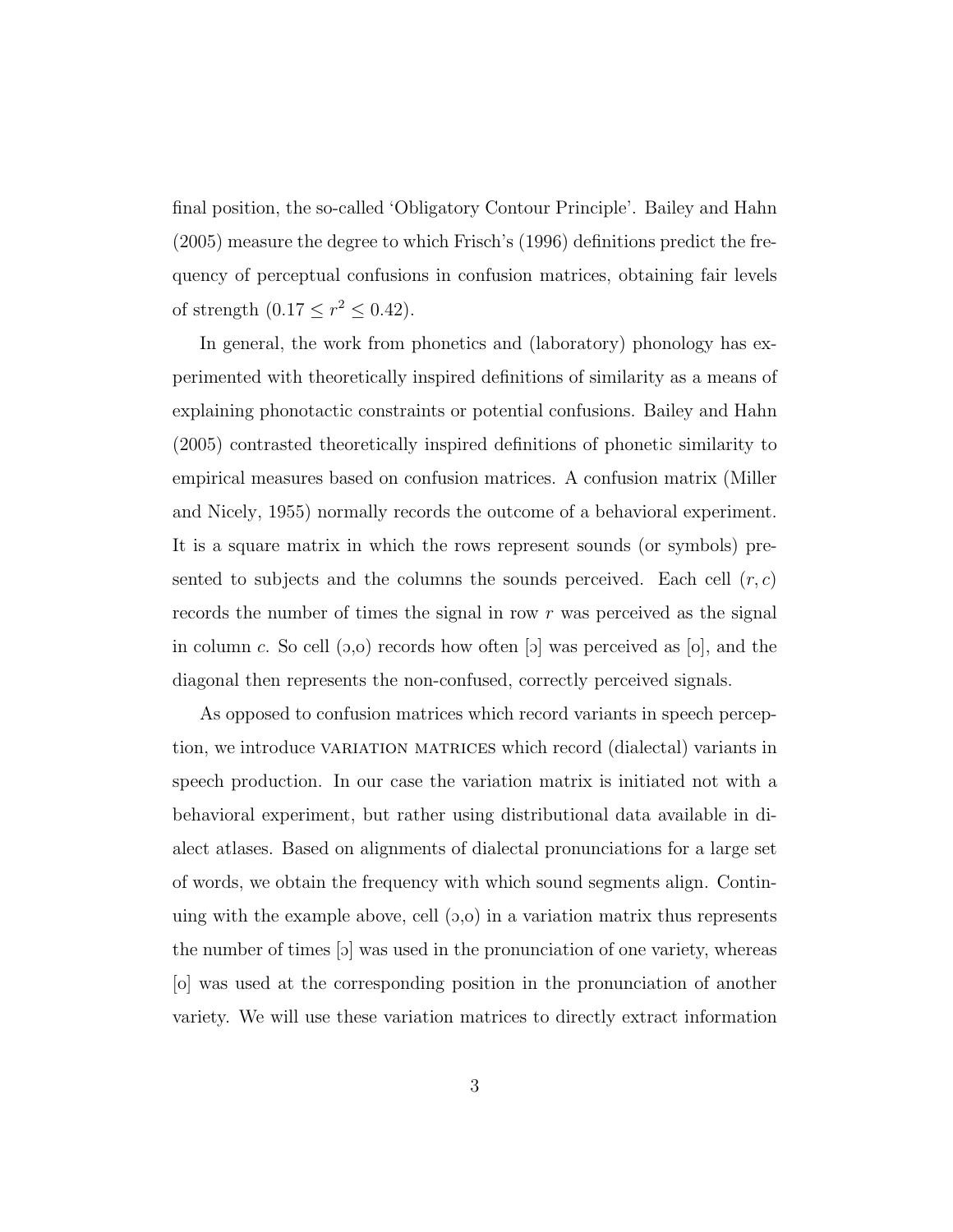about sound segment similarity in a data-driven manner (as opposed to proceeding from a theoretical notion, see above). Specifically, we employ the information-theoretic pointwise mutual information (PMI) measure of association strength to determine the final sound segment distances.<sup>1</sup> Studies involving (data similar to) confusion matrices have often applied MDS as well (Fox, 1983), just as we will here.

The automatically derived sound segment distances are evaluated by comparing them to independent acoustic characterizations. Since there is a consensus that formant frequencies characterize vowels quite well, we compare in particular the phonetic segment distances of vowels generated by our method to vowel distances in formant space. As we do not know how to measure acoustic differences between consonants, we cannot evaluate these, but we do examine them.

The PMI-based procedure we use to automatically derive phonetic segment distances was originally proposed by Wieling et al. (2009), who evaluated the induced distances by using them in an alignment procedure. The results were evaluated against a gold standard (Wieling et al., 2009) and were found superior to versions using a binary segment distance  $(0 \text{ or } 1)$ . A slightly improved version of the induction procedure (Wieling and Nerbonne, 2011b) played a supporting role in work aimed at removing the effects of inconsistent transcription practices. Wieling et al. (in press) applied the procedure to transcriptions from Dutch and German dialect atlases and compared the results to acoustic vowel distances. In addition to investigating whether these

<sup>1</sup>Ohala (1997) calls for an information-theoretic perspective on confusion matrices, but he is particularly interested in non-symmetric aspects of the matrices.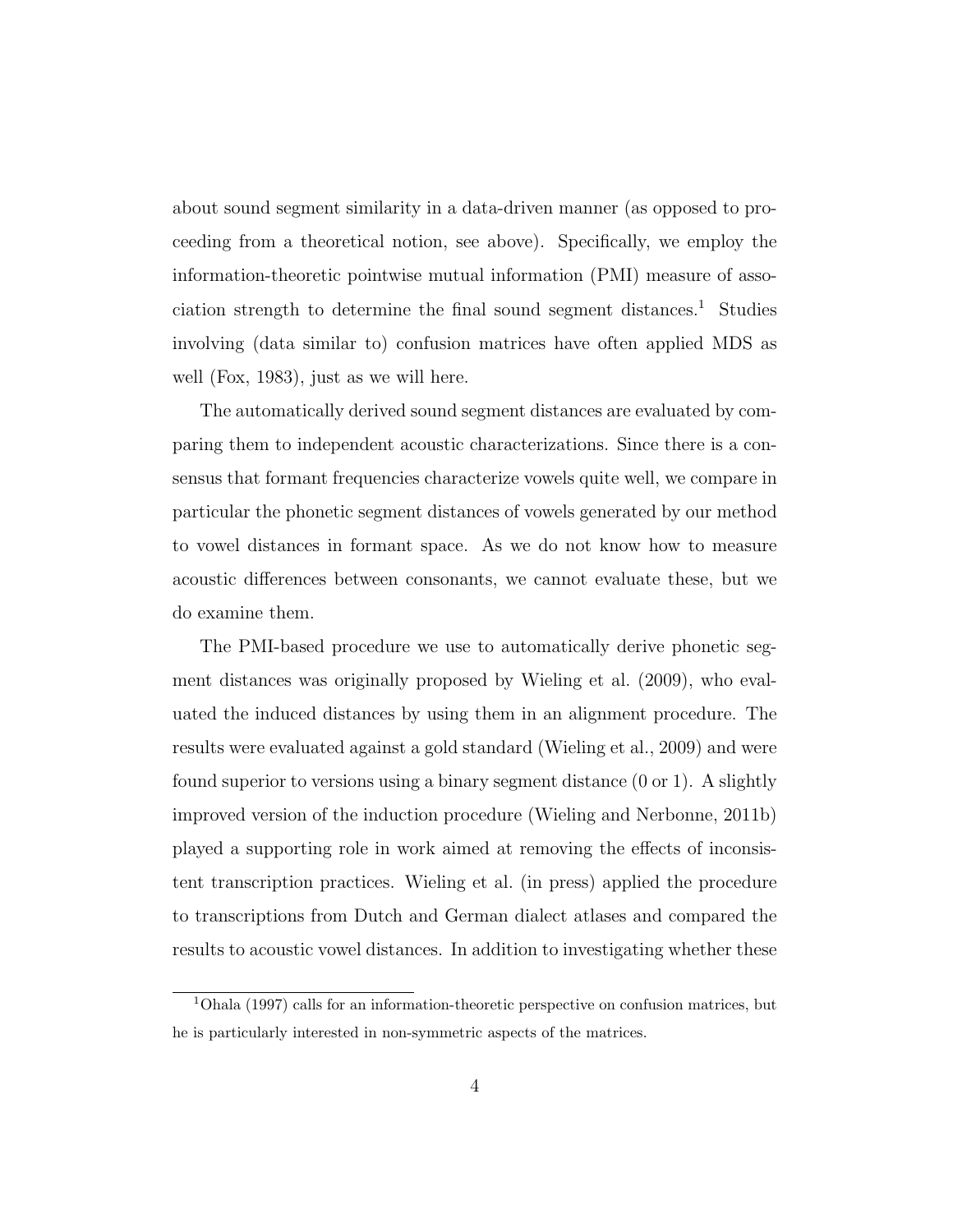results generalize to other dialect datasets, we will provide a more elaborate discussion of the motivation and the consequences of the work.

Besides the phonetic perspective illustrated above, there are several other research areas for which improved sound segment distances are valuable. In dialectometry, obtaining pronunciation distances between different words (e.g., using the Levenshtein distance algorithm; see Section 3) is of central importance as these are used to compare dialectal pronunciations between different varieties (Nerbonne and Heeringa, 2009). Using sensitive sound segment distances, instead of the standard binary segment distance, will likely improve pronunciation distances between individual words. Improving segment distances also improves alignments (see Wieling et al., 2009) and will likely improve the ability in (automatically) identifying the sound correspondences which historical linguistics relies on (Hock and Joseph, 1996, Ch.4, 16).

Sequence alignment and sequence distance are central concepts in several areas of computer science (Sankoff and Kruskal, 1999; Gusfield, 1999), and the Levenshtein distance and its many descendants are used frequently, not only for phonetic transcriptions, but also for comparing computer files, macromolecules and even bird song (Tougaard and Eriksen, 2006). Kernighan et al. (1990) induced segment distances from teletype data in order to better predict the intended word when faced with a letter sequence that did not appear in their lexicon.

Phonetic similarity also plays a role when discussing the comprehensibility of foreigners' speech and how heavy their accents are (Piske et al., 2001; Flege et al., 1995), when assessing the success of foreign language instruc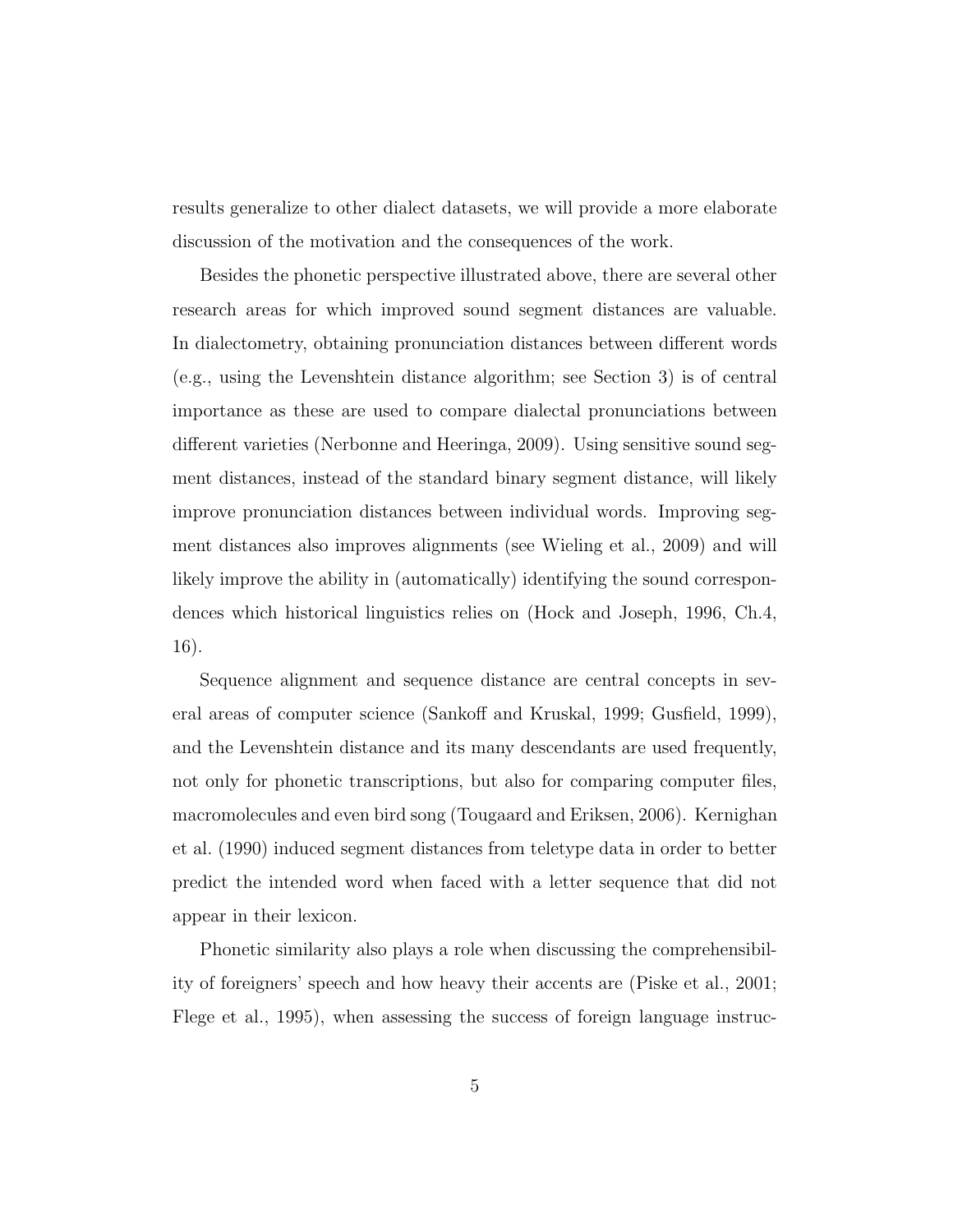tion, or when discussing the quality of speech synthesizers (van Heuven and van Bezooijen, 1995). Sanders and Chin (2009) measure the intelligibility of the speech of cochlear implant bearers using a measure of phonetic similarity. Kondrak and Dorr (2006) apply a measure of pronunciation distance to identify potentially confusing drug names. And, although we will not attempt to make the argument in detail, we note that the many appeals to "natural" phonetic and phonological processes also seem to appeal to a notion of similarity, at least in the sense that the result of applying a natural process to a given sound is expected to sound somewhat like the original, albeit to varying degrees.

Finally, we note that it was a major structuralist tenet that linguistics should attend to the relations (distributions) among linguistic entities more than to their substance proper (Meillet, 1903, p. 407). For example, a structuralist attends more to phonemic distinctions, to sounds which fall in the relation "potentially capable of distinguishing lexical meaning" than to the details of how the sounds are pronounced, but also to sounds that fall in the complementary distribution relation (not found in the same phonetic environment) or the free variation relation (found in the same phonetic environment, but without an effect on lexical meaning).

In the present case we attend to sounds which participate in the relation "potentially used as a dialect variant" (across different speakers) and we do not privilege either phonemic or sub-phonemic variation. Some structuralists might well draw the line at considering variation outside a tightly defined variety, and in that sense we are perhaps not merely developing structuralist ideas. Other structuralists nonetheless recognized that the speech of "the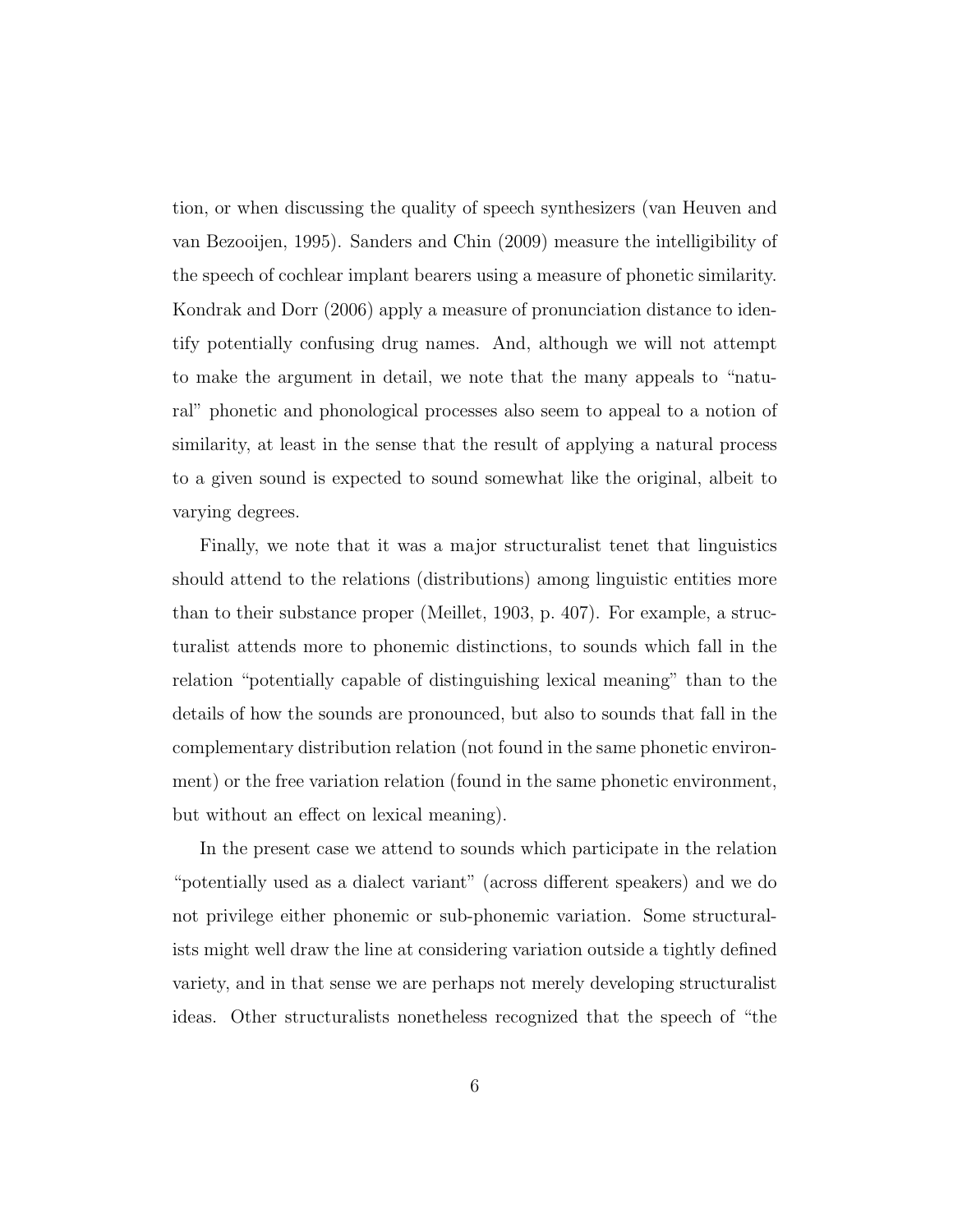whole community" was the proper concern of linguistics, in spite of the fact that "every person uses speech forms in a unique way" (Bloomfield, 1933, p.75). They did not advocate attention to the idiolects of speakers in "completely homogeneous speech communities" (Chomsky, 1965, p.3).

In suggesting a renewed focus on phonetic and phonological relations, i.e. distributions, we are aware that phonetics — and to some extent phonology (Cole, 2010) — has largely and successfully ignored the advice to concentrate on relations, in favor of examining the articulatory, acoustic and auditory basis of sounds, and we do not presume to question the wisdom of that development. It nonetheless remains scientifically interesting to see how much information is present in (cross-speaker) distributions. As we note above, the sort of distribution we examine below is perhaps of a different sort than the ones many structuralists had in mind, but its key property is that it is derived from a large number of alternative pronunciations.

#### 2. Material

### 2.1. Dialect pronunciations

In this study we derive phonetic segment distances for several datasets. In addition to the results on a Dutch and German dataset (reported by Wieling et al., in press), we also report results on four additional dialect datasets (i.e. U.S. English, Gabon Bantu, Bulgarian and Tuscan). In order to focus on segmental distances we ignore suprasegmentals, and in order to limit the number of distinct phonetic sounds in each dataset, we ignore diacritics. To obtain a reliable set of vowel distances, we also exclude vowels having a frequency lower than one percent of the maximum vowel frequency in each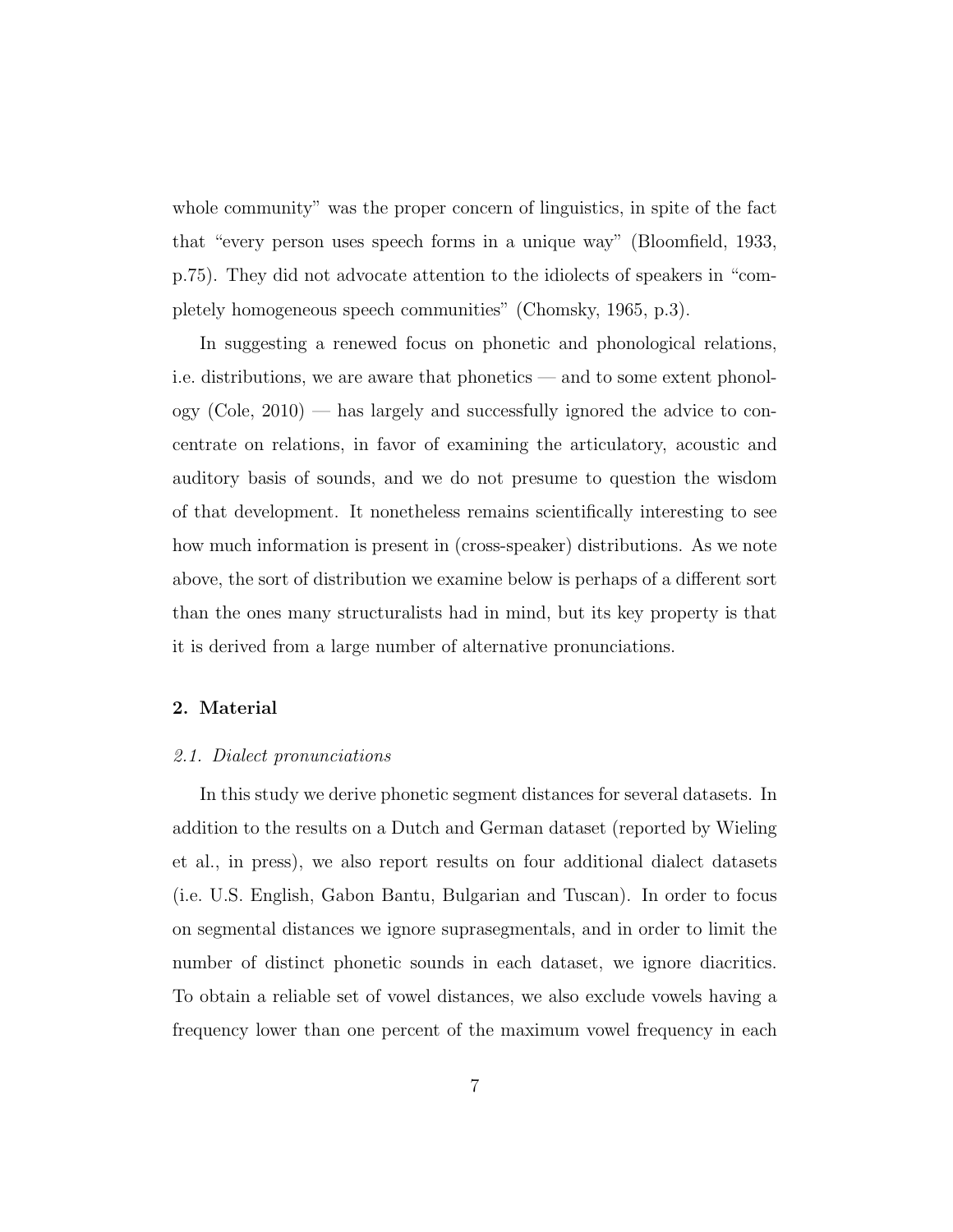dataset.

The Dutch dialect dataset was included in the study of Wieling et al. (in press) and contains phonetic transcriptions of 562 words in 613 locations in the Netherlands and Flanders. The words were selected by Wieling et al. (2007) from the Goeman-Taeldeman-Van-Reenen-Project (GTRP; Goeman and Taeldeman, 1996) in order to conduct an aggregate analysis of dialectal pronunciation variation in the Netherlands and Flanders. The Dutch dataset differentiates 18 vowels (excluding the low-frequency vowels):  $\langle a, \alpha, b, \alpha, \alpha \rangle$ e,  $\varepsilon$ , i, I, y, o, o, u,  $v$ ,  $\theta$ ,  $\varpi$ ,  $\varnothing$ ,  $\vartheta$ ,

The German dataset, also included in the study of Wieling et al. (in press), contains phonetic transcriptions of 201 words in 186 locations obtained from the *Phonetischer Atlas der Bundesrepublik Deutschland* (Göschel, 1992). Nerbonne and Siedle (2005) provide a detailed overview as well as a dialectometric analysis of this dataset. The German dataset differentiates 21 vowels (excluding the low-frequency vowels):/a,  $\alpha$ ,  $\beta$ ,  $\alpha$ ,  $\gamma$ ,  $\alpha$ ,  $\beta$ ,  $\beta$ ,  $\beta$ ,  $\gamma$ ,  $\gamma$ , o,  $\vartheta$ ,  $\vartheta$ ,  $\vartheta$ ,  $\vartheta$ ,  $\vartheta$ ,  $\vartheta$ ,  $\vartheta$ ,  $\vartheta$ ,  $\vartheta$ ,  $\vartheta$ ,  $\vartheta$ ,  $\vartheta$ ,  $\vartheta$ ,  $\vartheta$ ,  $\vartheta$ ,  $\vartheta$ ,  $\vartheta$ ,  $\vartheta$ ,  $\vartheta$ ,  $\vartheta$ ,  $\vartheta$ ,  $\vartheta$ ,  $\vartheta$ ,  $\vartheta$ ,  $\vartheta$ ,  $\vartheta$ ,  $\vartheta$ ,  $\vartheta$ ,  $\vartheta$ ,  $\vartheta$ ,  $\vartheta$ ,

The U.S. English dataset contains phonetic transcriptions of 153 concepts in 483 locations (1162 informants) collected from the Linguistic Atlas of the Middle and South Atlantic States (Kretzschmar, 1994). We obtained the simplified phonetic data from http://www.let.rug.nl/~kleiweg/lamsas/ download/, which in turn was created from data available at http://us. english.uga.edu/lamsas/. The U.S. English dataset differentiates 17 vowels (excluding the low-frequency vowels):  $\ell$ , I, e,  $\varepsilon$ , u,  $\upsilon$ ,  $\omega$ ,  $\omega$ ,  $\alpha$ ,  $\upsilon$ ,  $\upsilon$ ,  $\alpha$ ,  $\upsilon$ ,  $\upsilon$ ,  $\alpha$ ,  $\upsilon$ ,  $\upsilon$ ,  $\upsilon$ ,  $\upsilon$ ,  $\upsilon$ ,  $\upsilon$ ,  $\upsilon$ ,  $\upsilon$ ,  $\upsilon$ ,  $\upsilon$ ,  $\upsilon$ ,  $\upsilon$ ,  $\upsilon$ ,  $\alpha$ ,  $\alpha$ ,  $\theta$ ,  $\partial$ .

The Bantu dataset consists of phonetic transcriptions of 160 words in 53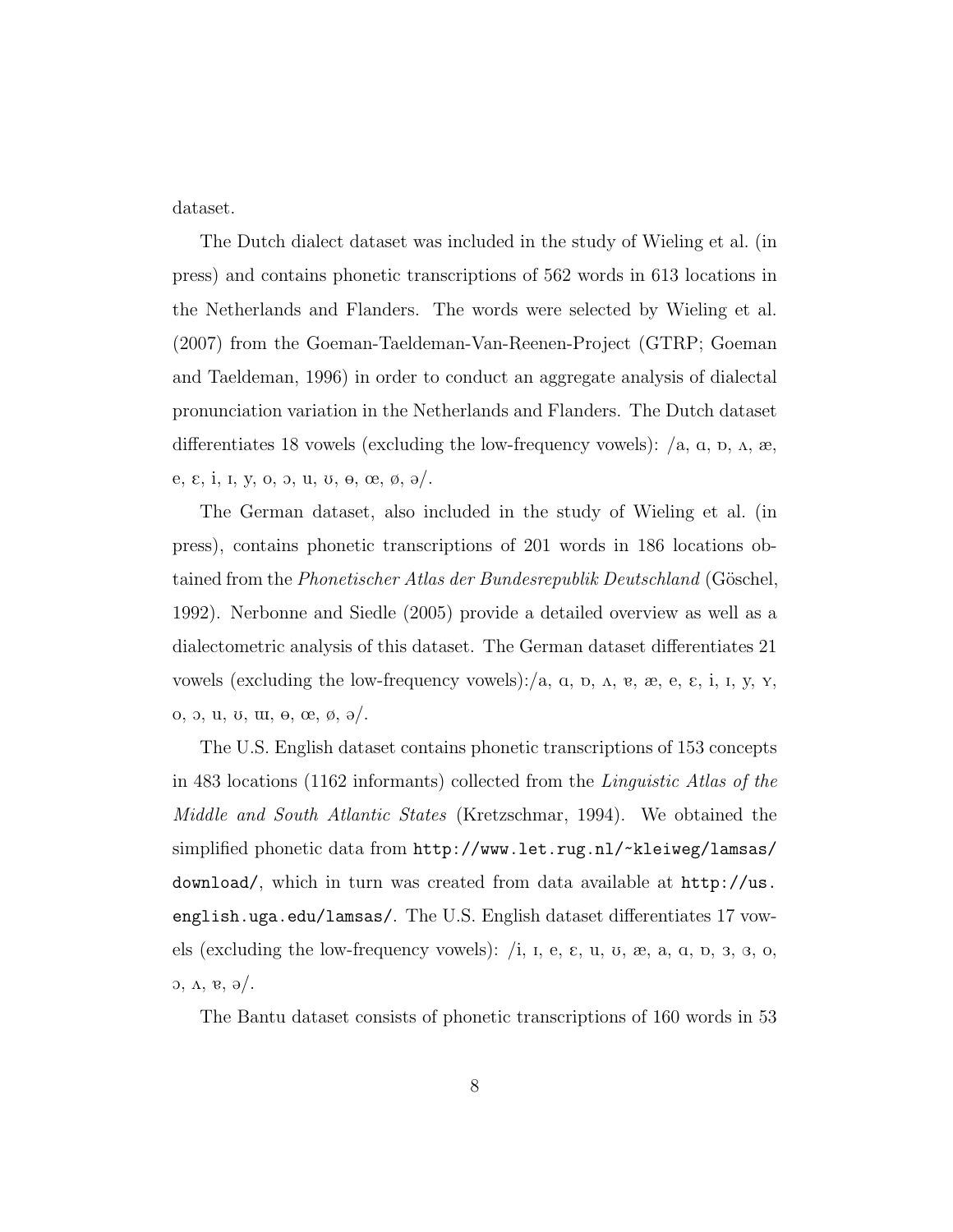locations and is equal to the subset of the Atlas Linguistique du Gabon analyzed and discussed in detail by Alewijnse et al. (2007). The Bantu dataset is distinctive, because varieties of several different languages (e.g., Fang and Tsogo) are included. In contrast to the Dutch, German and U.S. English datasets, the Bantu dataset differentiates only eight vowels (excluding the low-frequency vowels):  $/e$ ,  $\varepsilon$ , i, o, o, u, a,  $\partial$ .

The Bulgarian dataset consists of phonetic transcriptions of 152 words in 197 locations equally distributed over Bulgaria. The dataset was analyzed and discussed in detail by Prokić et al. (2009). Like the Bantu dataset, the Bulgarian dataset is characterized by a relatively small number of vowels (10): /i, e,  $\varepsilon$ , u, v, a, q, o,  $\chi$ ,  $\partial/$ .

The Tuscan dataset, finally, consists of 444 words in 213 locations. In every location on average 10 informants were interviewed. This dataset was analyzed and discussed by Montemagni et al. (in press) and is a subset of the Atlante Lessicale Toscane (Giacomelli et al., 2000). As this dataset was compiled with a view to identifying lexical variation (note that we focused on a single lexical form per word), transcriptions are quite crude and consequently only a limited number of vowels were included. The Tuscan dataset thus only differentiates eight vowels (excluding the low-frequency vowels):  $/i$ , e,  $\varepsilon$ , u, o, o, a,  $\partial$ .

#### 2.2. Acoustic vowel measurements

For every dialect dataset, we obtained formant measurements of the first two formants, F1 and F2. The sources of the Dutch and German formant frequency measurements were identical to those used by Wieling et al. (in press), but we will repeat them here for completeness.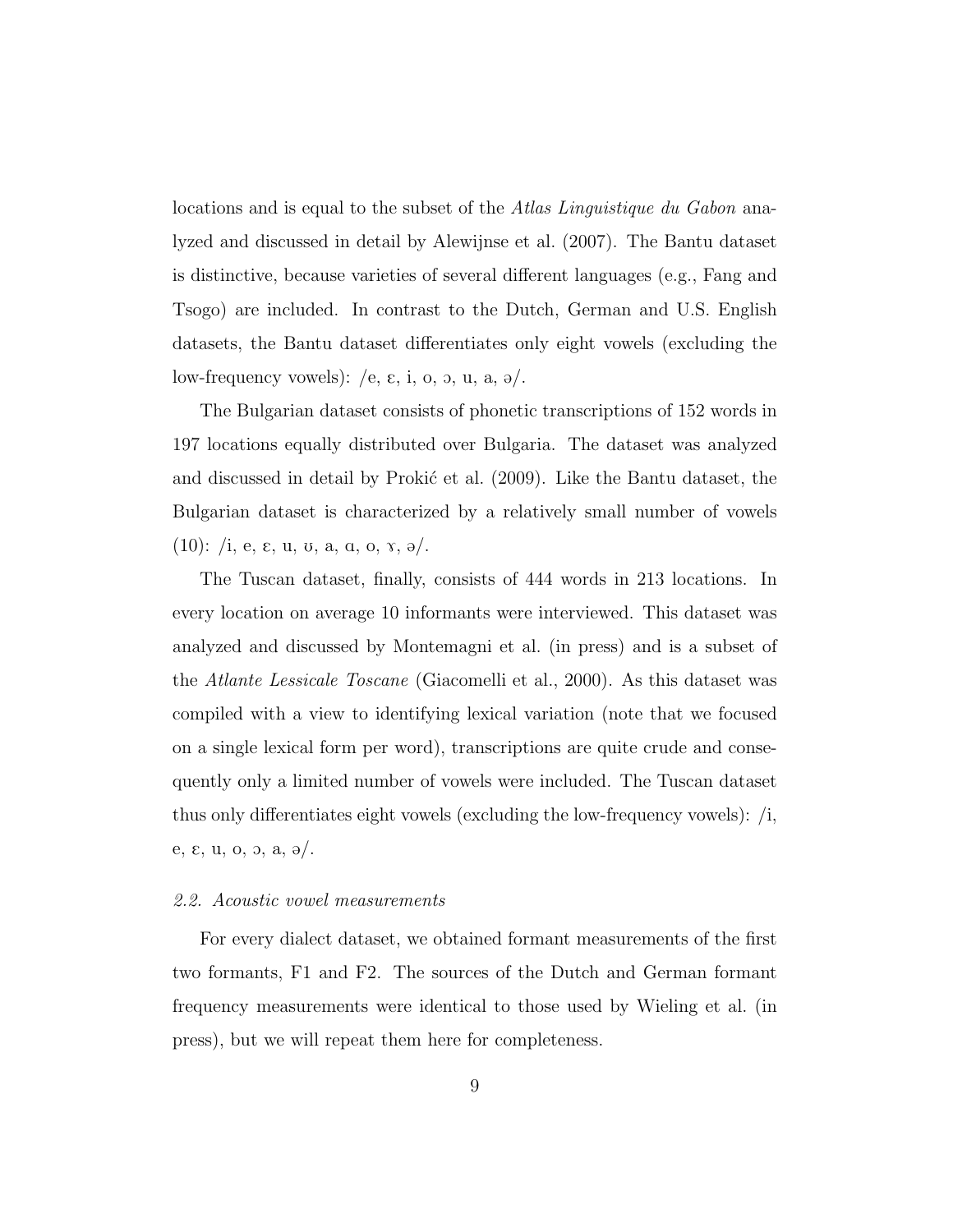For Dutch, we obtained average vowel formant frequency (Hertz) measurements of 50 male (Pols et al., 1973) and 25 female (van Nierop et al., 1973) speakers of standard Dutch. The formant frequency information was obtained from the initial (stable) part of the stressed vowel waveform and was based on 10 sampling points (i.e. 10 periods generated as a continuous periodic waveform and input to the wave analyzer). In contrast to Wieling et al. (in press), we also included the vowels generally pronounced as diphthongs in standard Dutch (i.e. /e/, /o/, and /ø/) yielding measurements for twelve vowels: /i, I, y, Y, e, E, a, A, o, O, u, ø/. We averaged the mean frequencies of men and women in order to obtain a single set of frequencies.

For German, we used average vowel formant frequency measurements of 69 male and 58 female standard German speakers (Sendlmeier and Seebode, 2006) for 14 vowels (stressed, except for the schwa):  $(i, i, y, x, e, \varepsilon, a, o,$  $\alpha$ , u, u,  $\alpha$ ,  $\beta$ ,  $\beta$ . We averaged the mean frequencies of men and women in order to obtain a single set of frequencies. Unfortunately, no information was provided about where in the course of the vowel the measurements were taken and how many time points were sampled.

For U.S. English, we used average vowel formant frequency measurements of 45 men and 48 women speaking standard U.S. English (Hillenbrand et al., 1995). The formant frequency information was obtained from the initial (stable) part of the vowel waveform and was based on 7 sampling points. We included acoustic measurements of 11 stressed vowels:  $(i, i, e, \varepsilon, \varepsilon, \alpha, \varepsilon, \alpha, \delta, \delta, \delta)$  $U$ ,  $U$ ,  $\Lambda$  and we averaged the mean frequencies of men and women in order to obtain a single set of frequencies.

The Bantu dataset consisted of different languages, but we were only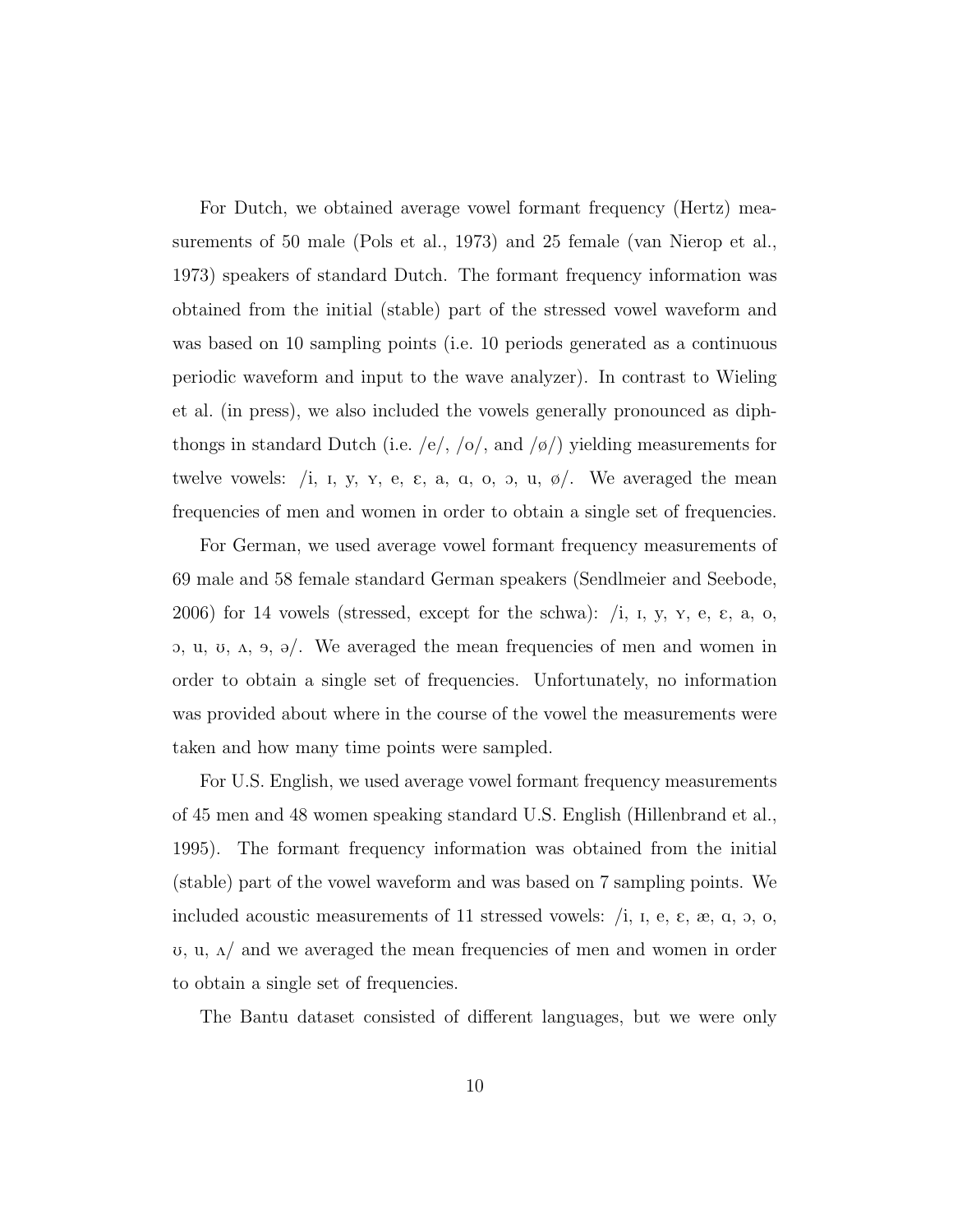able to find vowel formant measurements for the Fang language (Nurse and Philippson, 2003, p. 22). We included acoustic measurements of 8 vowels:  $/i$ , e,  $\varepsilon$ ,  $\vartheta$ ,  $\vartheta$ ,  $\vartheta$ ,  $\vartheta$ ,  $\vartheta$ . Every measurement was based on six pronunciations of the vowel by a single speaker. Unfortunately, no information was provided about where in the course of the vowel the measurements were taken, if the vowels were stressed or not, or how many time points were sampled.

For Bulgarian, we used the formant frequency measurements of a single Bulgarian male speaker (a radio commentator speaking standard Bulgarian) reported by Lehiste and Popov (1970) for 6 vowels:  $/i$ , e, a, o,  $u/$ . Every measurement was based on 18 pronunciations of the stressed vowel by a single speaker. Unfortunately, no information was provided about where in the course of the vowel the measurements were taken and how many time points were sampled.

For Tuscan, we averaged the formant frequency measurements for two Tuscan dialects (the Pisan and Florentine varieties) reported by Calamai (2003). The formant frequency information was obtained from the (stable) vowel waveform and was based on 3 sampling points. For both dialects, recordings of two male speakers for 7 stressed vowels (pronounced multiple times) were used:  $/a$ ,  $\varepsilon$ ,  $e$ ,  $i$ ,  $o$ ,  $o$ ,  $u$ .

## 3. Methods

### 3.1. Obtaining sound distances based on dialect pronunciations

The automatic procedure we use to determine the segment distances is identical to the approach of Wieling et al. (in press). The procedure first aligns all dialect pronunciations of the same word using the Levenshtein dis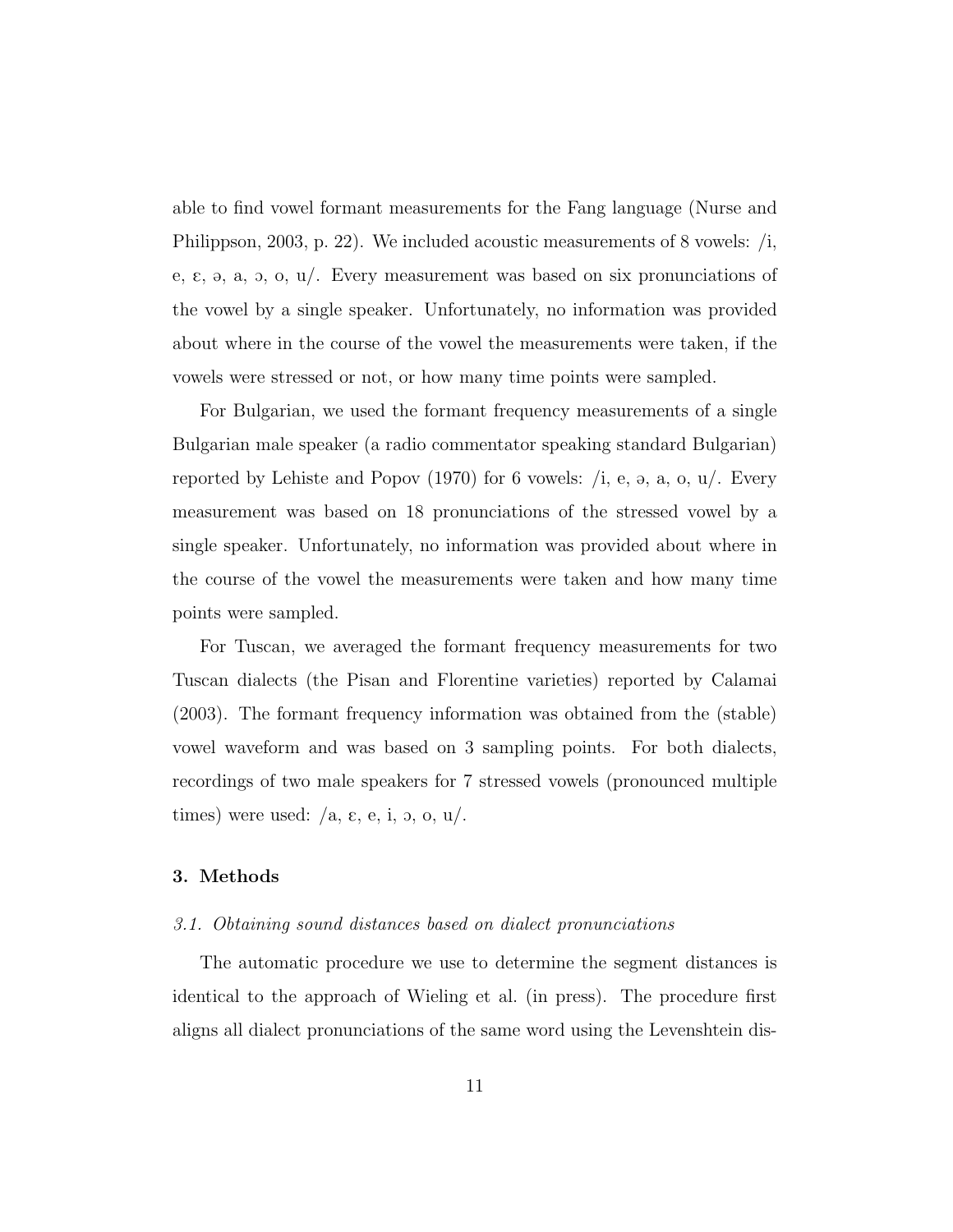tance algorithm (minimizing the number of insertions, deletions and substitutions to transform one string into the other; Levenshtein, 1965) employing a binary same-different distinction between the sound segments. To enforce linguistically sensible alignments, the Levenshtein algorithm we employ does not align vowels with consonants.

As an example, consider the application of the Levenshtein distance algorithm to two different dialectal pronunciations of the Dutch word auto's, 'cars':

|       | avtos delete a |    |
|-------|----------------|----|
| utos  | subst. $v/o$   | -1 |
| otos  | insert h       | L  |
| othos |                |    |
|       |                |    |

The corresponding alignment is:

| a v t       |          | $O_S$ |  |
|-------------|----------|-------|--|
|             | $o$ thos |       |  |
| $1 \quad 1$ |          |       |  |

The alignment above clearly illustrates how corresponding segments are identified. Note, however, that the Levenshtein algorithm using binary segment distances will also generate the following alternative alignment (having the same cost):

|              | a v t |             | $\Omega$ | - S |
|--------------|-------|-------------|----------|-----|
| $\Omega$     |       | $t$ h $o$ s |          |     |
| $\mathbf{1}$ |       |             |          |     |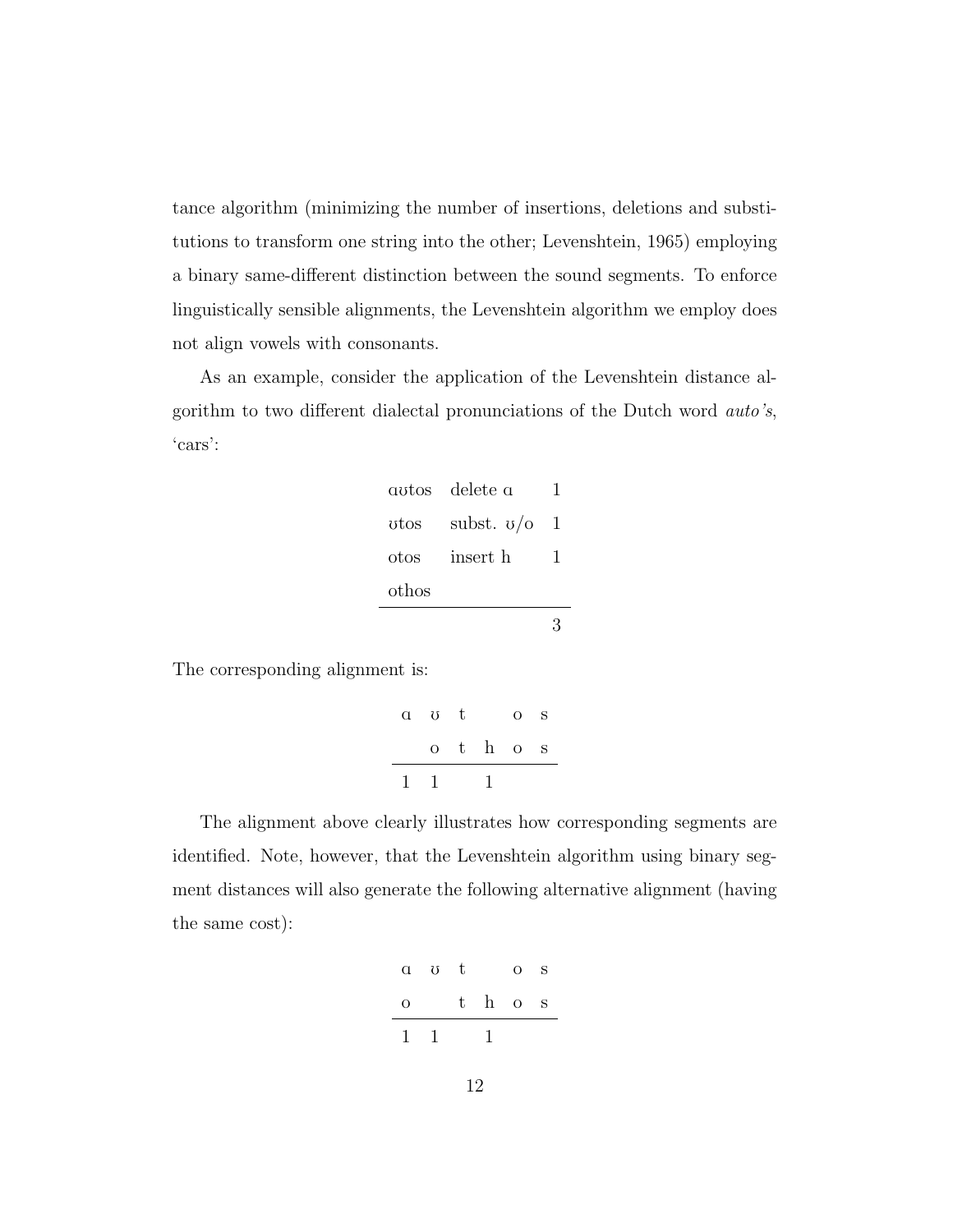Based on these initial alignments, the algorithm collects non-identical correspondences such as the  $\alpha$ :[o] and  $\alpha$ : $\emptyset$  (a deletion of  $\alpha$ ) in a large segment  $\times$  segment variation matrix. For example, the  $([a],[o])$  cell of the table records how often the  $\alpha$  aligned with the  $\alpha$ . These counts are subsequently used in the pointwise mutual information (PMI; Church and Hanks, 1990) formula to determine the association strength between every pair of (non-identical) sound segments:

$$
PMI(x, y) = \log_2\left(\frac{p(x, y)}{p(x) p(y)}\right)
$$

Where:

- $p(x, y)$  is calculated as the number of times [x] and [y] correspond in aligned pronunciations, divided by the total number of non-identical aligned segments (i.e. the relative occurrence of the aligned sound segments  $x$  and  $y$  in the whole dataset).
- $p(x)$  and  $p(y)$  are calculated as the number of times sound segment x (or  $y$ ) occurs in non-identical segment correspondences, divided by the total number of individual segments occurring in non-identical segment pairs. Note that dividing by this term normalizes  $p(x, y)$  with respect to the probability of x and y being statistically independent.

If  $x$  and  $y$  correspond more frequently than would be expected by chance, then the PMI value will be positive; otherwise it will be negative. Higher PMI values thus signify more similar sound segments. To convert these similarity values to positive distances, we subtract the PMI value from zero and add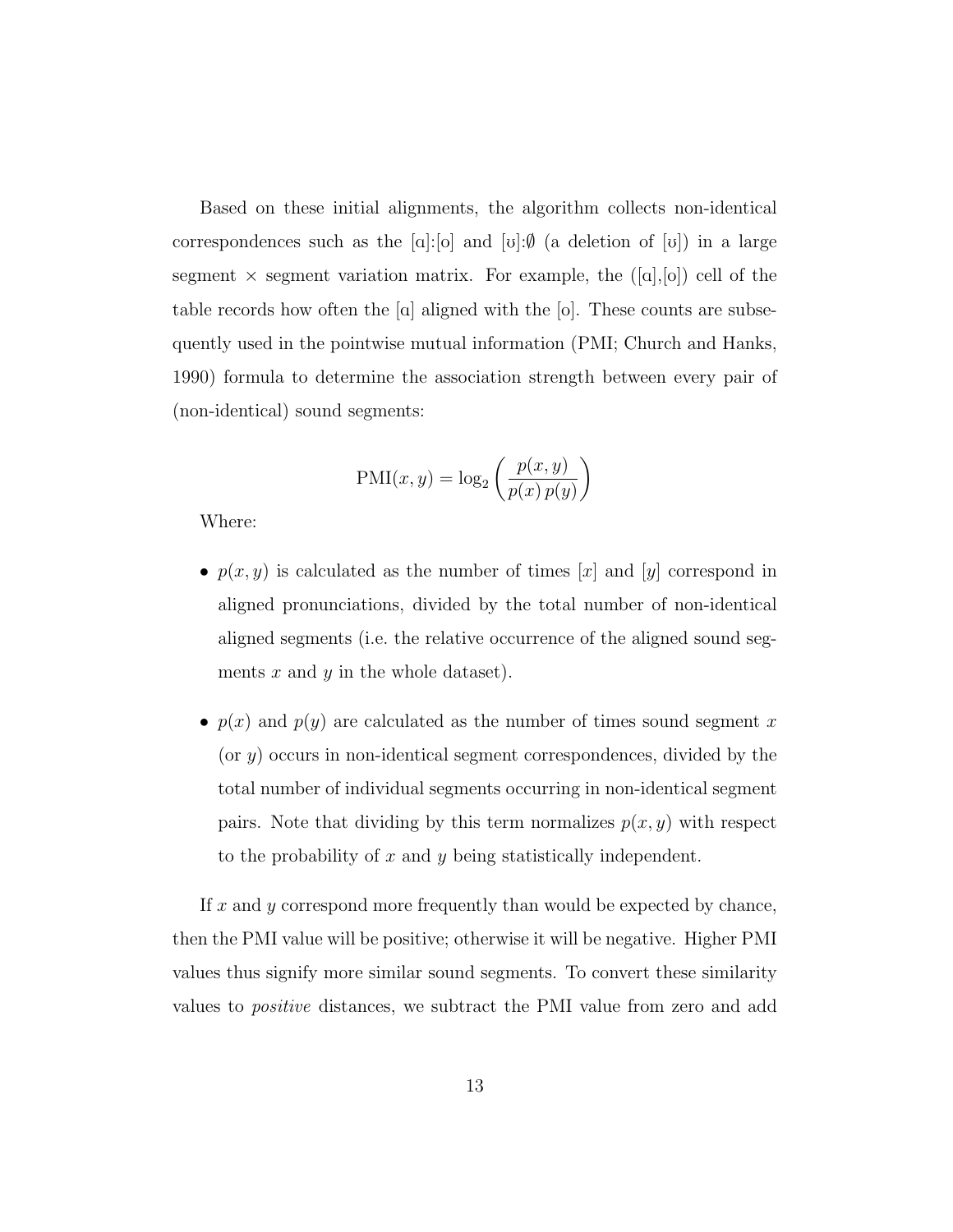the maximum PMI value. The PMI-based segment distance (i.e. PMI distance) between identical segments is always set to zero, as from an alignment perspective no cost accrues to aligning identical sounds.

The procedure above thus assigns low distances to sound segments which correspond relatively frequently in alignments (i.e. more frequently than would be expected on the basis of the individual sound segment's frequency) and high distances to sound segments which correspond relatively infrequently. These sound segment distances are then used in a second iteration of the Levenshtein algorithm (instead of the binary distinctions) to obtain new alignments (and a new variation matrix).

The procedure of obtaining sound segment distances on the basis of the alignments and updating the alignments on the basis of the new sound segment distances is repeated until the alignments (and consequently sound segment distances) remain constant (on average after about 5 iterations). How well these final obtained segment distances correspond with acoustic sound distances is discussed in Section 4. Below we see the effect of the procedure on the example alignment (there is no alternative alignment anymore):

| a             | 75       |    |       | $\Omega$ | S |
|---------------|----------|----|-------|----------|---|
|               | $\Omega$ | t. | h     | $\Omega$ | S |
| $0.035$ 0.019 |          |    | 0.027 |          |   |

To appreciate how the present attention to relations is several magnitudes more encompassing than earlier structuralist work, we note that the procedure always involves a large number of correspondences. A word has 4 or 5 segments on average, so an aligned pronunciation pair yields about 5 correspondences. We work with word lists of minimally 152 and maximally 562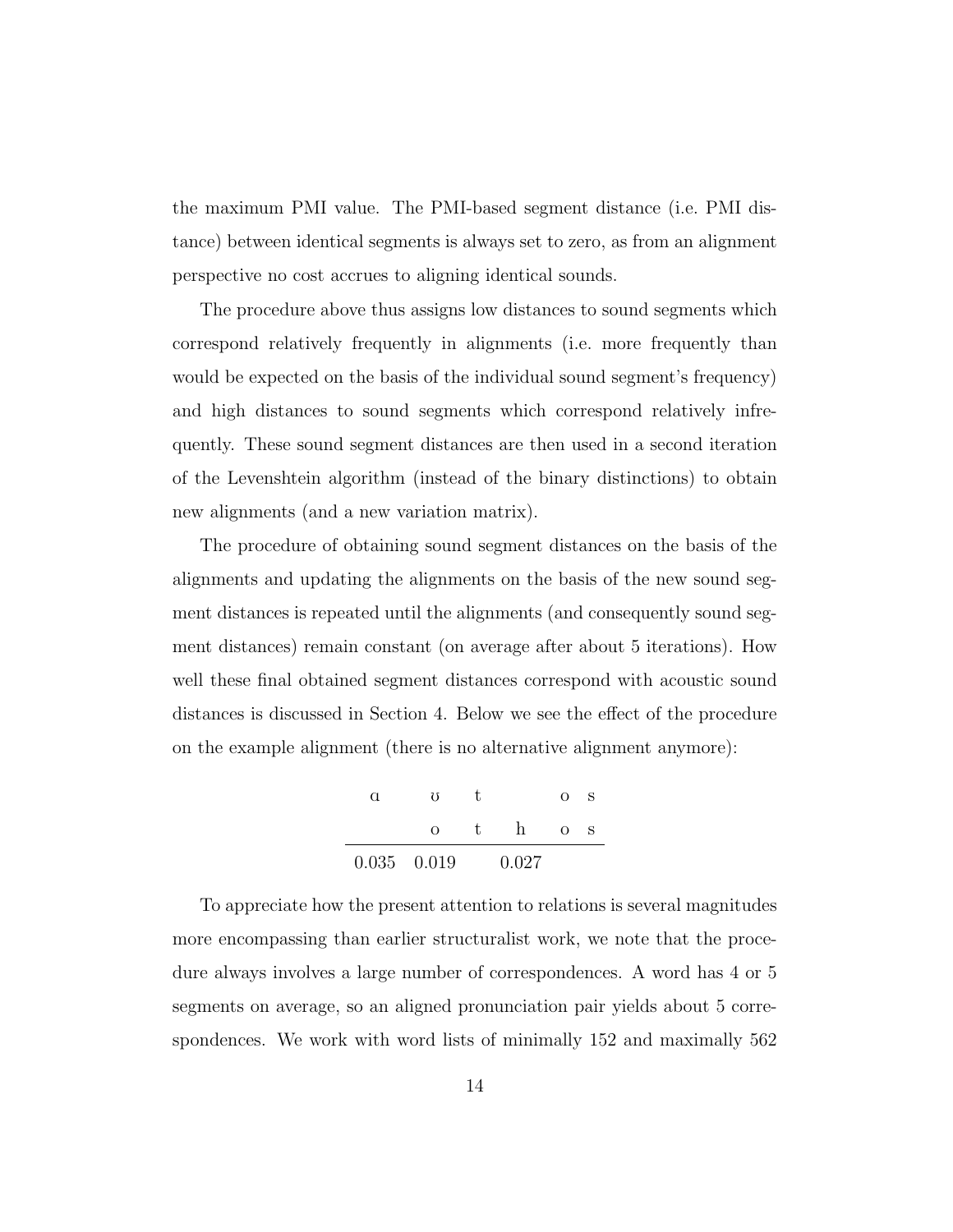words, meaning we obtain 760 to 2810 correspondences per pair of sites. As our datasets contain data from between 53 and 613 sites, there are between 1378 and 187, 578 site pairs. Consequently, we collect between  $1 \times 10^6$  and  $5 \times 10^8$  correspondences per dataset.

#### 3.2. Calculating acoustic distances

Similar to Wieling et al. (in press) the acoustic distances between vowels are calculated on the basis of the Euclidean distances of the average formant frequencies (in Bark, to correct for our non-linear perception of formant frequency; Traunmüller, 1990). Unfortunately, as we mainly obtained the average formant frequencies from published research, we were not able to apply speaker-based normalization (e.g., Lobanov, 1971).

We employ the acoustic distances to validate the corpus-based PMI procedure, but while the induced segmental distances are based on an entire language area, the acoustic differences have normally been measured using pronunciations according to the standard variety. One might object that we should compare with the acoustics of each of the varieties we examine, but we note that we induce distances from IPA (or other) transcriptions which are used consistently across an entire language area. We therefore take it that we can use the acoustic pronunciations of the relevant IPA vowels according to the standard variety as validation material.

### 4. Results

For all datasets, Table 1 shows the correlation between the acoustic and PMI distances. We assessed the significance of the correlation coefficients by using the Mantel test (Mantel, 1967), as our sound distances are not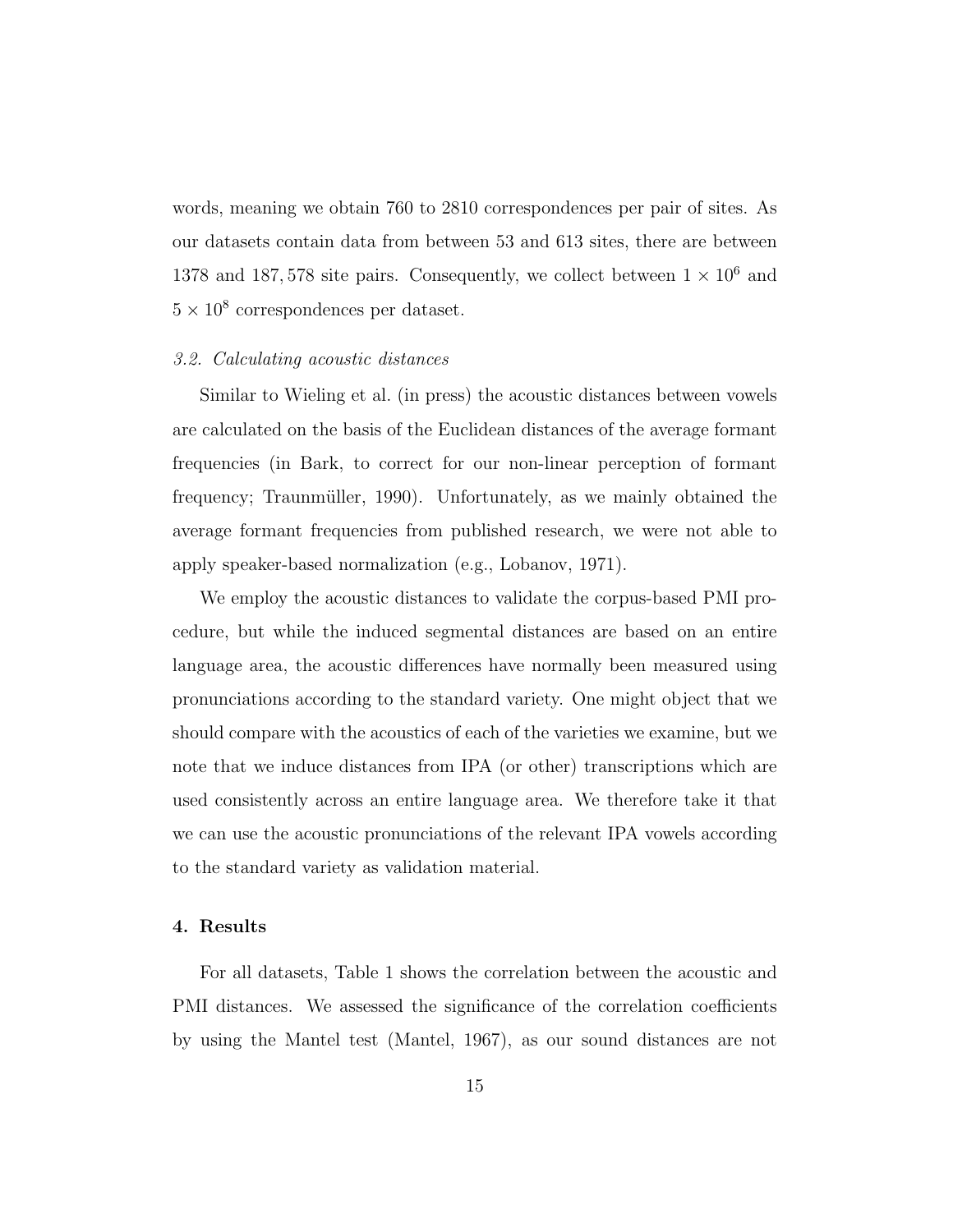|                     | Pearson's $r$ | Explained variance $(r^2)$ | Significance |
|---------------------|---------------|----------------------------|--------------|
| Dutch               | 0.672         | 45.2%                      | p < 0.01     |
| Dutch $w/o$ Frisian | 0.686         | 47.1%                      | p < 0.01     |
| German              | 0.633         | $40.1\%$                   | p < 0.01     |
| German $w/o$ /ə/    | 0.785         | 61.6%                      | p < 0.01     |
| U.S. English        | 0.608         | 37.0%                      | p < 0.01     |
| Bantu               | 0.642         | 41.2%                      | p < 0.01     |
| Bulgarian           | 0.677         | 45.8%                      | p < 0.01     |
| Tuscan              | 0.758         | 57.5%                      | p < 0.01     |

Table 1: Correlations between the acoustic and PMI distances for all datasets. Significance was assessed using the Mantel test (Mantel, 1967). The correlation for the German dataset was also reported by Wieling et al. (in press). The correlation for the Dutch (including Frisian) dataset differs slightly from the value of 0.657 reported by Wieling et al. (in press), as we did not exclude diphthongs in the present study.

completely independent. It is clear that the acoustic and PMI distances match reasonably well, judging by the correlation coefficients ranging from 0.61 to 0.76 (including all vowels).

As we obtain a matrix of vowel distances, we can use multidimensional scaling (MDS; Togerson, 1952) to position each vowel at the optimal position relative to all other vowels in a two-dimensional plane. Figure  $1(a)$  visualizes the relative positions of the Dutch vowels based on their acoustic distances (since these are determined on the basis of the first two formants, the complete variance is always visualized in two dimensions), while Figure 1(b) shows the relative placement of the Dutch vowels on the basis of their PMI distances (the latter figure was reprinted from Wieling et al., in press). Sim-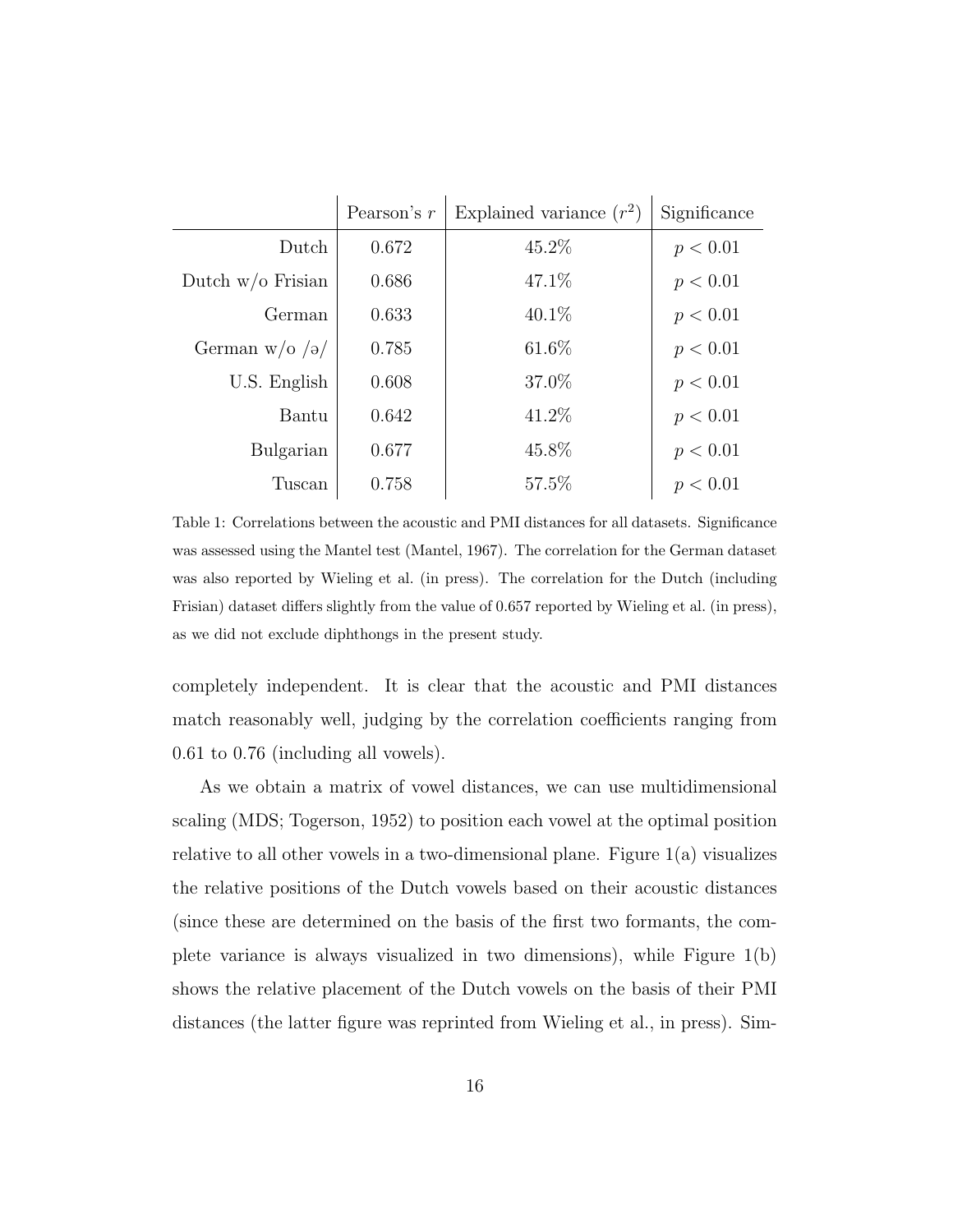ilarly, Figures 2 to 6 show the relative positions of the vowels based on the acoustic distances (a) as well as the PMI distances (b) for German (both reprinted from Wieling et al., in press), U.S. English, Bantu, Bulgarian and Tuscan. As the MDS calculations did not allow for missing distances, some sounds may be missing from the PMI distance visualizations. When the PMI method did not yield a distance between a pair of sounds (i.e. the two sounds did not align), we excluded one of these sounds from the MDS procedure.<sup>2</sup> Of course, all distances were included when calculating the correlation between the acoustic and PMI distances (shown in Table 1).

The visualizations on the basis of the acoustic distances are all highly similar to the IPA vowel chart. The visualizations on the basis of the PMIderived distances show more differences with the IPA vowel chart and will be discussed for every figure separately.

In examining the MDS visualizations of the vowels, one should keep in mind that they are visualizations of the relative distances of the vowels to each other — and not simply visualizations of vowels in any absolute coordinate system. So questions regarding the relative position of a certain vowel compared to other vowels can be answered, while those about the absolute position of a vowel (e.g., in the top-right) cannot.

The visualization of the Dutch PMI distances in Figure 1(b) captures 76% of the variation and was discussed briefly by Wieling et al. (in press). Here we offer a more thorough discussion of these results. The visualization reveals quite sensible positions of the [i], [u], [a] and similar sounds,

<sup>2</sup>We excluded the sound which maximized the number of sounds displayed in the MDS visualization.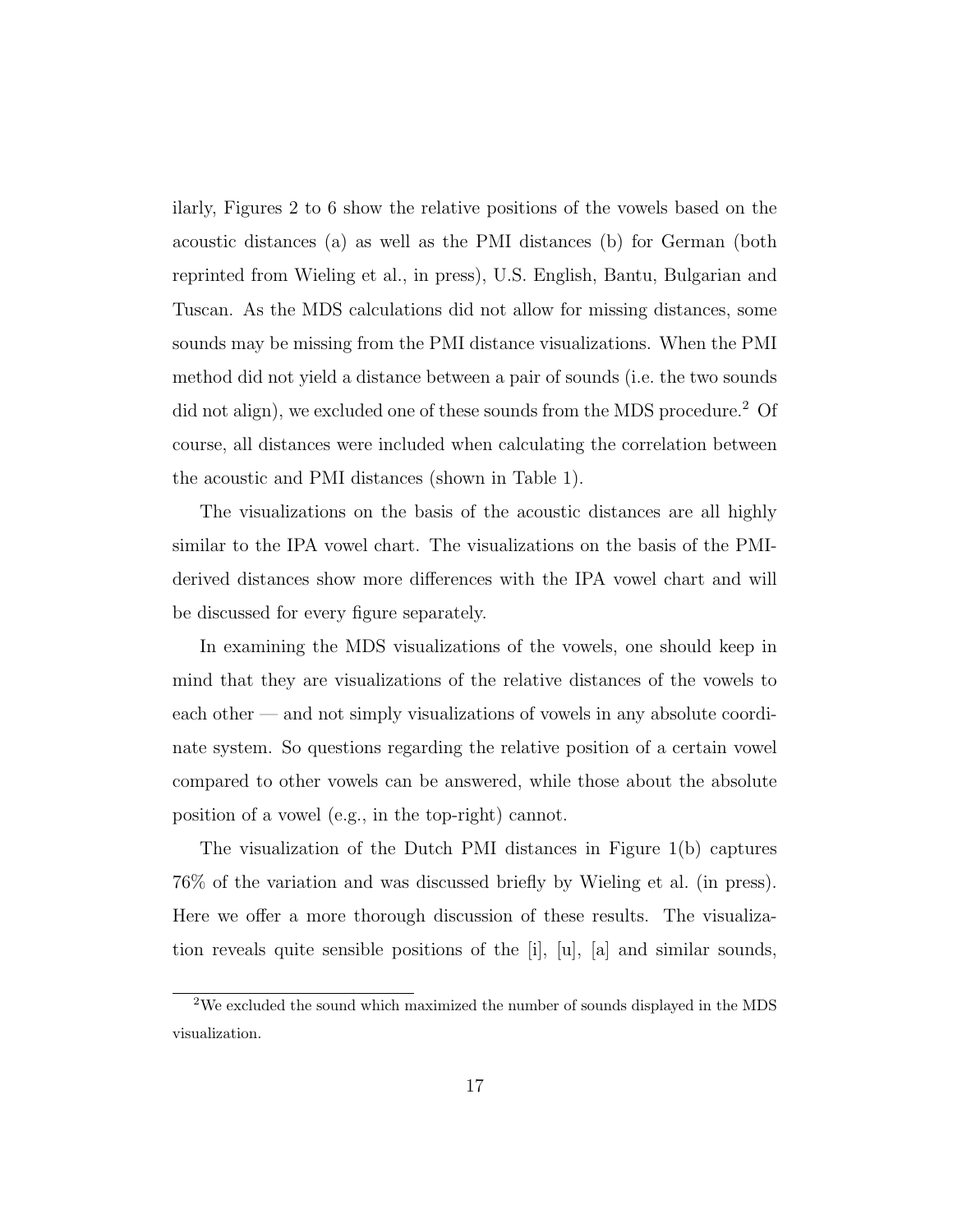

(a) Acoustic distance visualization (b) PMI distance visualization

Figure 1: Relative positions of Dutch vowels based on their acoustic (a) and PMI distances (b). The visualization in (a) captures 100% of the variation in the original distances, while the visualization in (b) captures 76% of the variation in the original distances. The right figure was reprinted with permission from Wieling et al. (in press).

especially taking into account that the distances are based purely on how frequently the sounds align in dialect data. Unfortunately, the position of the  $\lceil \Theta \rceil$  (schwa) in Figure 1(b) deviates to a great extent from the position on the basis of the acoustic distances. Investigating the underlying alignments revealed that the schwa was frequently deleted, which resulted in relatively high distances between the schwa and the other vowels (which were not deleted as frequently) compared to the other distances. Consequently, excluding the schwa improved the ability to visualize the distances between the vowels adequately in two dimensions: the explained variance of the MDS visualization (not shown) increased from 76% to 85%. A second striking deviation for the Dutch dataset is the position of the front rounded vow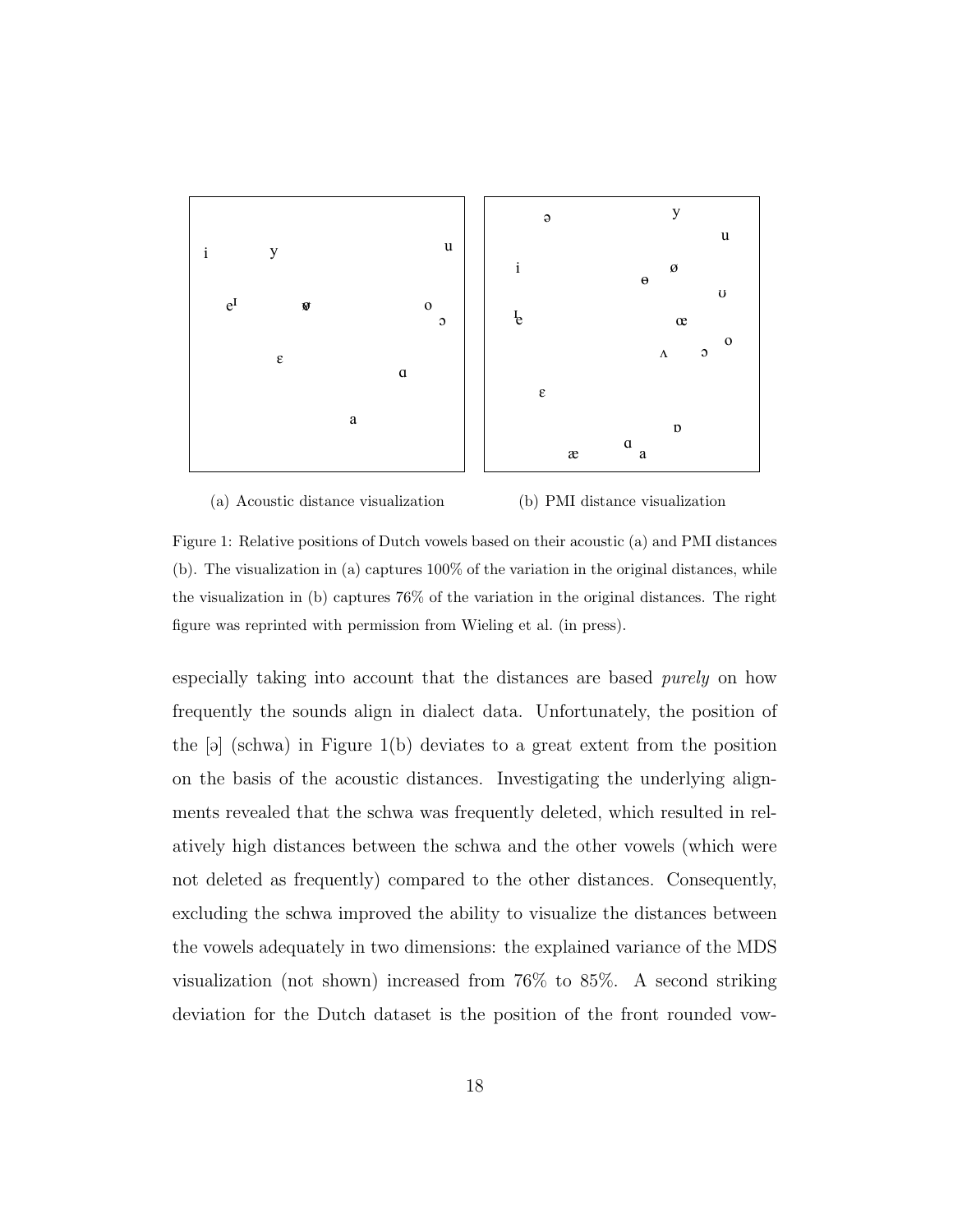els, which are surprisingly back (i.e. [y],  $[\emptyset]$  and  $[\emptyset]$ ). Unfortunately, we do not have an immediate explanation for this, but it is likely that this reflects the frequency with which [u] and [y], etc. correspond, which may ultimately suggest a systematic limitation to the technique (i.e. sensitivity to umlaut).<sup>3</sup>

We initially excluded the Frisian dialects from the Dutch dataset as Frisian is recognized as a different language politically and is generally recognized as historically less closely related to Dutch than (for example) English. In addition, Frisian and Dutch dialects have some sound correspondences consisting of rather dissimilar sounds (Wieling and Nerbonne, 2011a), such as  $[o][\varepsilon]$  (e.g., *bomen*, 'trees': [bomə] vs. [bj $\varepsilon$ mən]) and [a]:[i] (e.g., *kamers*, 'rooms': [kamərs] vs. [kiməs]). Including Frisian, however, resulted only in a small reduction (0.014) of the correlation coefficient (see Table 1). This illustrates that phonetically similar correspondences will outweigh dissimilar correspondences, as the similar correspondences occur much more frequently. Only if the dissimilar correspondences occurred more frequently than similar ones, would our method generate inadequate phonetic distances. However, as we generally include as much material as possible, it is unlikely that dissimilar sound correspondences will dominate.

The visualization of the German PMI distances shown in Figure 2(b) captures 70% of the variation and was discussed by Wieling et al. (in press). In short, the visualization reveals quite acceptable positions of the  $[i], [u], [a]$ 

<sup>3</sup>One referee suggested that we might look at the McGurk-effect (McGurk and Mac-Donald, 1976) for an explanation of why the front rounded vowels group more closely with the back vowels. We find this intriguing, but we see no opportunity to develop the idea here.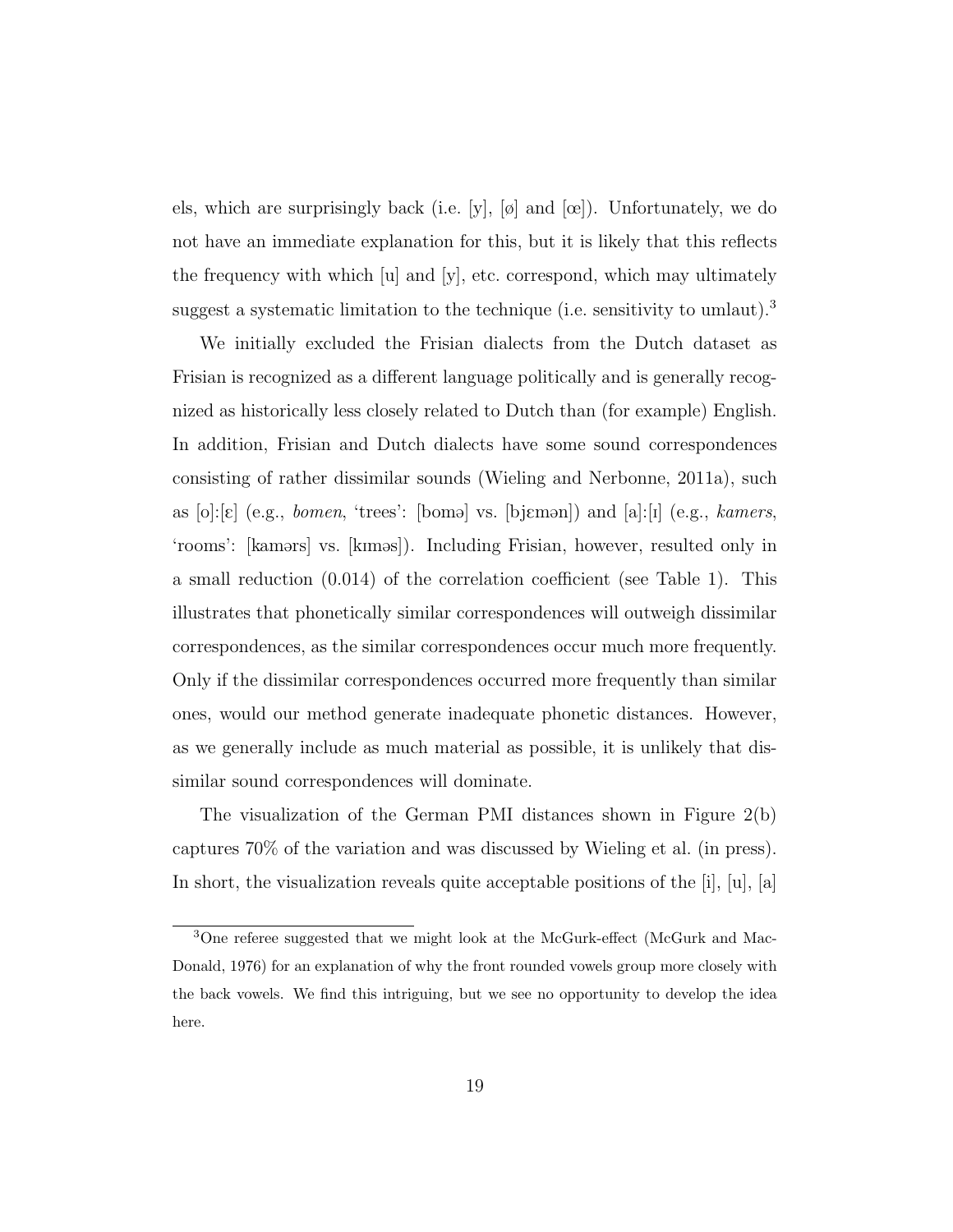

(a) Acoustic distance visualization (b) PMI distance visualization

Figure 2: Relative positions of German vowels based on their acoustic (a) and PMI distances (b). The visualization in (a) captures 100% of the variation in the original distances, while the visualization in (b) captures 70% of the variation in the original distances. Reprinted with permission from Wieling et al. (in press).

and similar sounds. While the position of the schwa was more sensible than in the Dutch visualization shown in Figure 1(b), it was the most frequently deleted sound. Consequently, excluding the schwa increased the explained variance of the visualization from 70% to 83% and also resulted in a higher correlation between the acoustic and PMI distances (see Table 1).

The positions of the vowels based on the U.S. English PMI distances in Figure 3(b) (capturing 65% of the variation) are much more chaotic than the Dutch and German visualizations. If we ignore the  $[\varepsilon]$ , the positions of the [I], [p] and [u] seem reasonable, however. The deviating position of the  $[\epsilon]$ was likely caused by its relatively large distance (i.e. infrequent alignment) from [o] and [u]. Note that [i], [e], [a] and [æ] were excluded from the MDS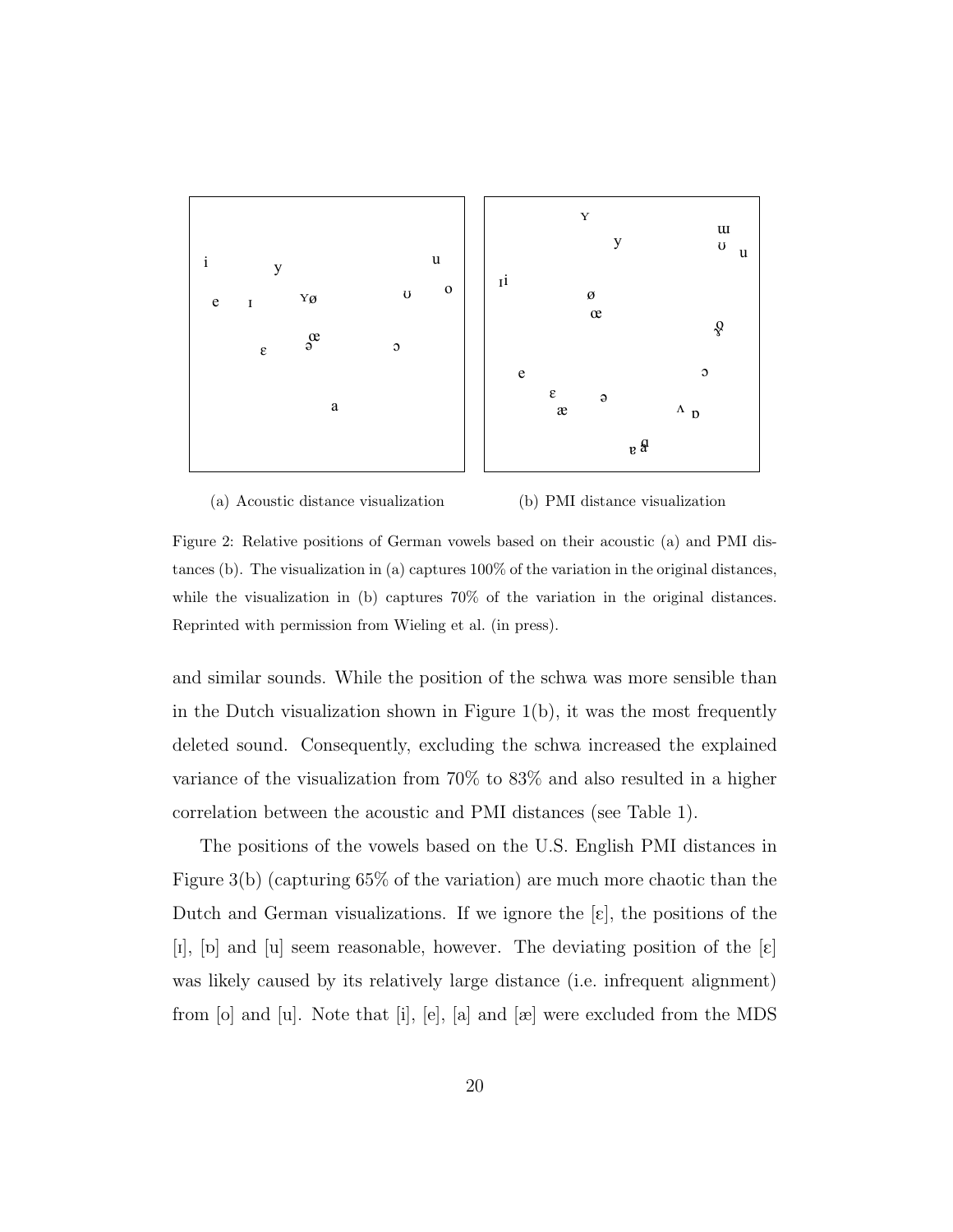

(a) Acoustic distance visualization

(b) PMI distance visualization

Figure 3: Relative positions of U.S. English vowels based on their acoustic (a) and PMI distances (b). The visualization in (a) captures 100% of the variation in the original distances, while the visualization in (b) captures 65% of the variation in the original distances.

visualization, as these sounds did not align with all other vowels (and no missing distances were allowed in the MDS procedure).

We turn now to the Bantu data. Similar to Dutch and German, the visualization of the Bantu PMI distances (capturing 90% of the variation) in Figure 4(b) reveals reasonable positions of the [i], [u] and [a]. The most striking deviation is the position of the schwa, caused by its low distance from the [a] and greater distance from [i] and [u].

Similar to the U.S. English visualization, the visualization of the Bulgarian data in Figure 5(b) (capturing 86% of the variation) reveals a deviating position of the  $[\epsilon]$ , likely caused by its relatively large distance from [o] and [u]. Note that the [O] was excluded from the MDS visualization, as this sound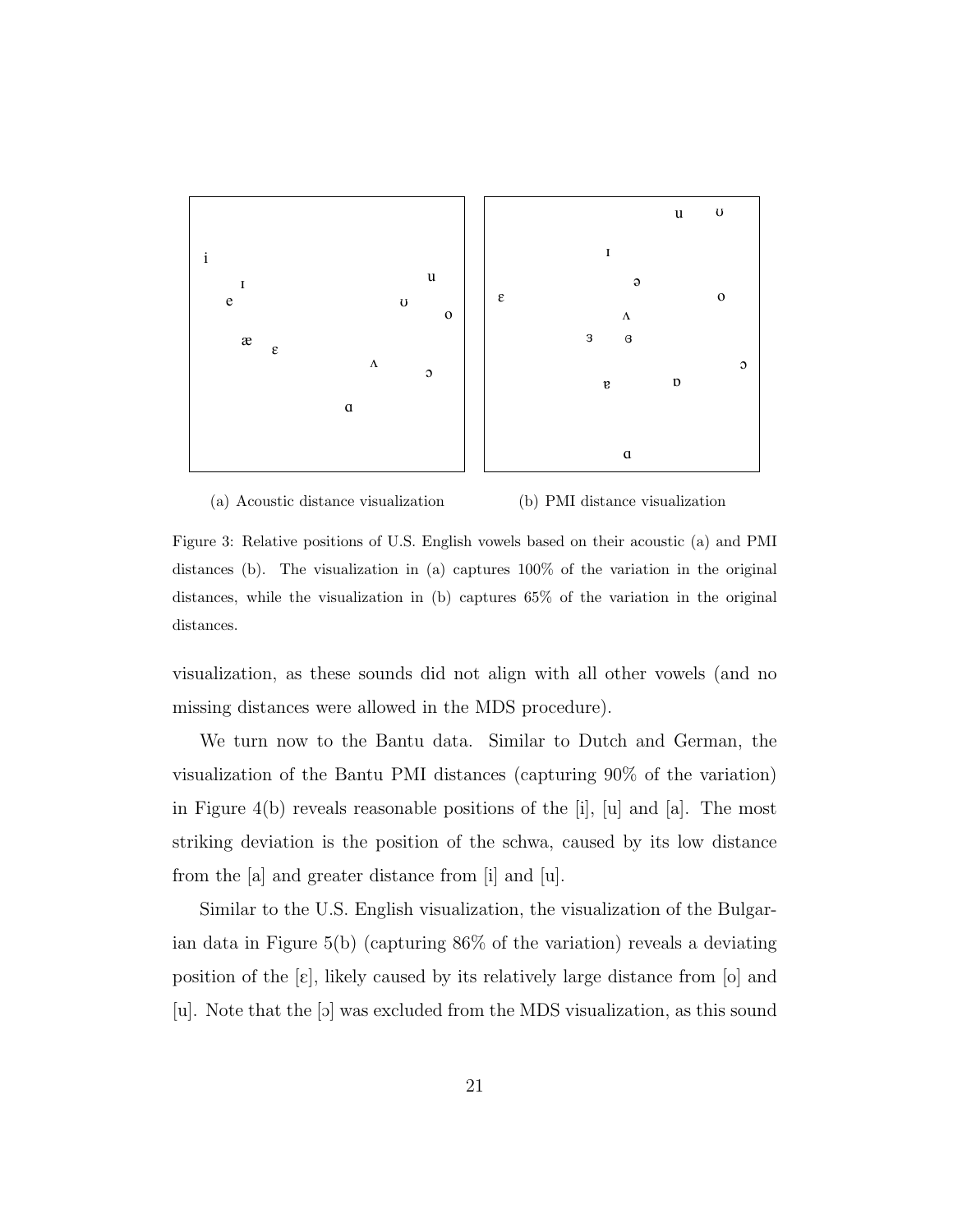

#### (a) Acoustic distance visualization (b) PMI distance visualization

Figure 4: Relative positions of Bantu vowels based on their acoustic (a) and PMI distances (b). The visualization in (a) captures 100% of the variation in the original distances, while the visualization in (b) captures 90% of the variation in the original distances.

did not align with all other vowels (and no missing distances were allowed in the MDS procedure).

The visualization of the Tuscan PMI distances in Figure 6(b) captures 97% of the variation and shows a reasonably good placement of all sounds. Of course, this is not so surprising as there are only five sounds included in the visualization (i.e. the  $[\vartheta]$ ,  $[\vartheta]$  and  $[\varepsilon]$  were excluded as these sounds did not align with all other sounds and the MDS procedure did not allow missing distances).

As there are no acoustic distance measurements for consonants, we were not able to evaluate the quality of the automatically generated consonant distances explicitly. To illustrate that the consonant distances also seem quite sensible, Figure 7 shows the MDS visualization of several Dutch consonants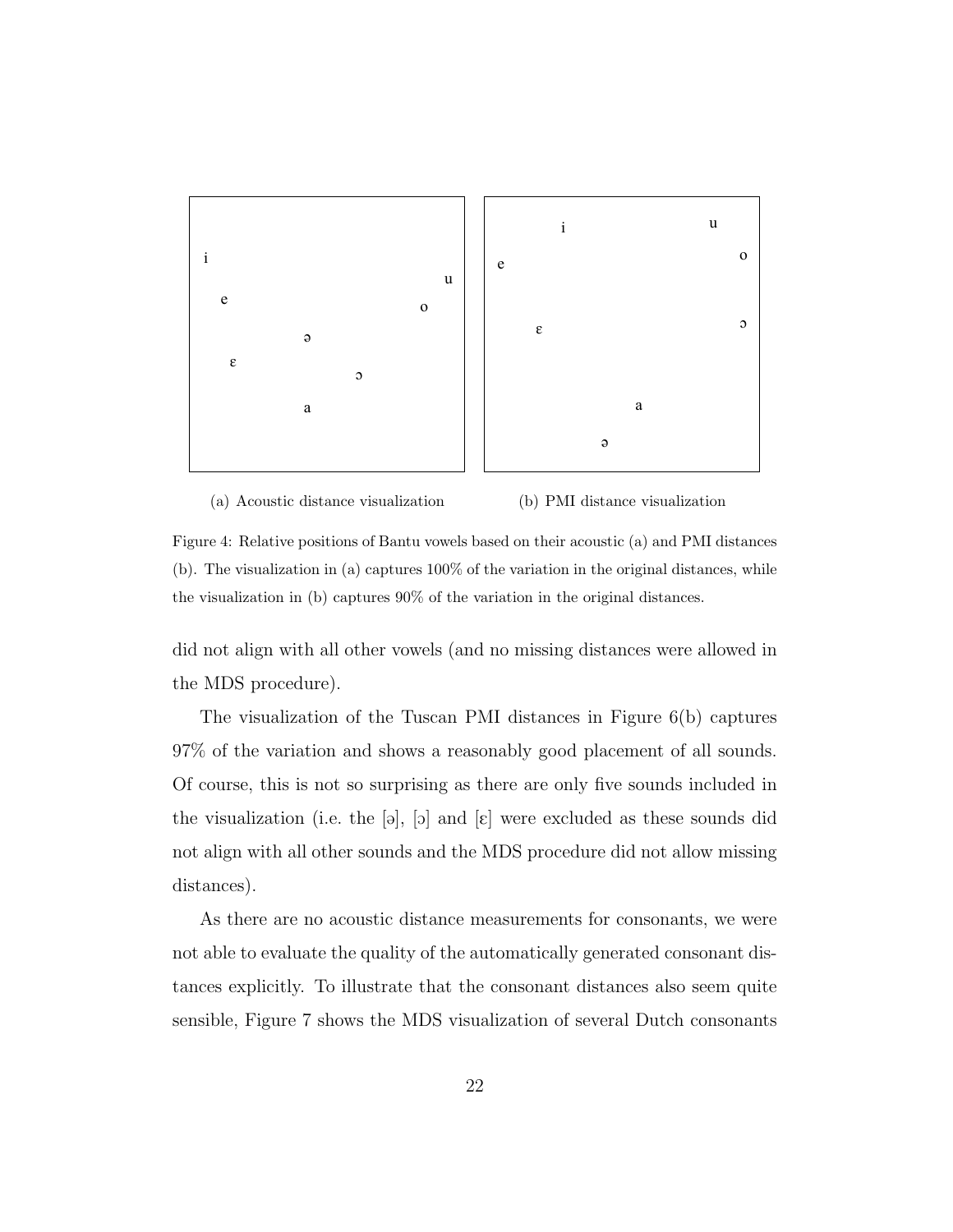

(a) Acoustic distance visualization

(b) PMI distance visualization

Figure 5: Relative positions of Bulgarian vowels based on their acoustic (a) and PMI distances (b). The visualization in (a) captures 100% of the variation in the original distances, while the visualization in (b) captures 86% of the variation in the original distances.

(50% of the variance is captured in the visualization). Note that consonants having a frequency lower than one percent of the maximum consonant frequency were excluded, as well as consonants which did not align with all other consonants (no missing distances are allowed in the MDS procedure). Figure 7 clearly shows sensible groupings of the velar consonants  $[x]$ ,  $[x]$ , [ $y$ ], [g], [n] in the upper-left, the rhotics [R], [r], [r] in the upper-right, the alveopalatal consonants [j], [s], [n], [t], [d] in the center, the laterals [l], [ë] to the right and the bilabial and labiodental consonants [V], [w], [b], [p], [v] at the bottom. In contrast, the position of the [z] close to the velars is not easy to explain. The visualization of these consonantal distances seem to indicate that place and manner characteristics dominate over voicing.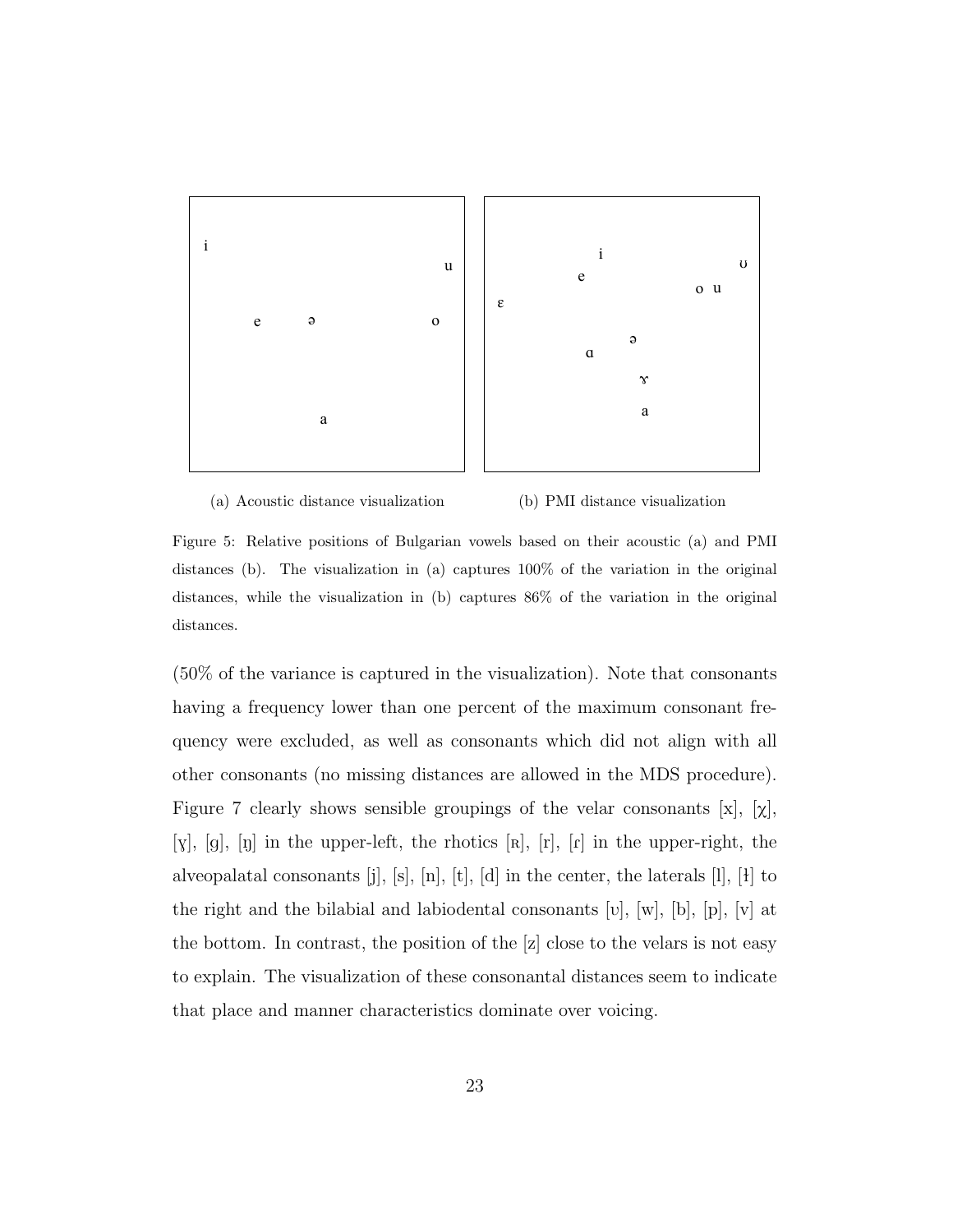

(a) Acoustic distance visualization (b) PMI distance visualization

Figure 6: Relative positions of Tuscan vowels based on their acoustic (a) and PMI distances (b). The visualization in (a) captures 100% of the variation in the original distances, while the visualization in (b) captures 97% of the variation in the original distances.



Figure 7: Relative positions of Dutch consonants based on their PMI distances. The visualization captures 50% of the variation in the original distances.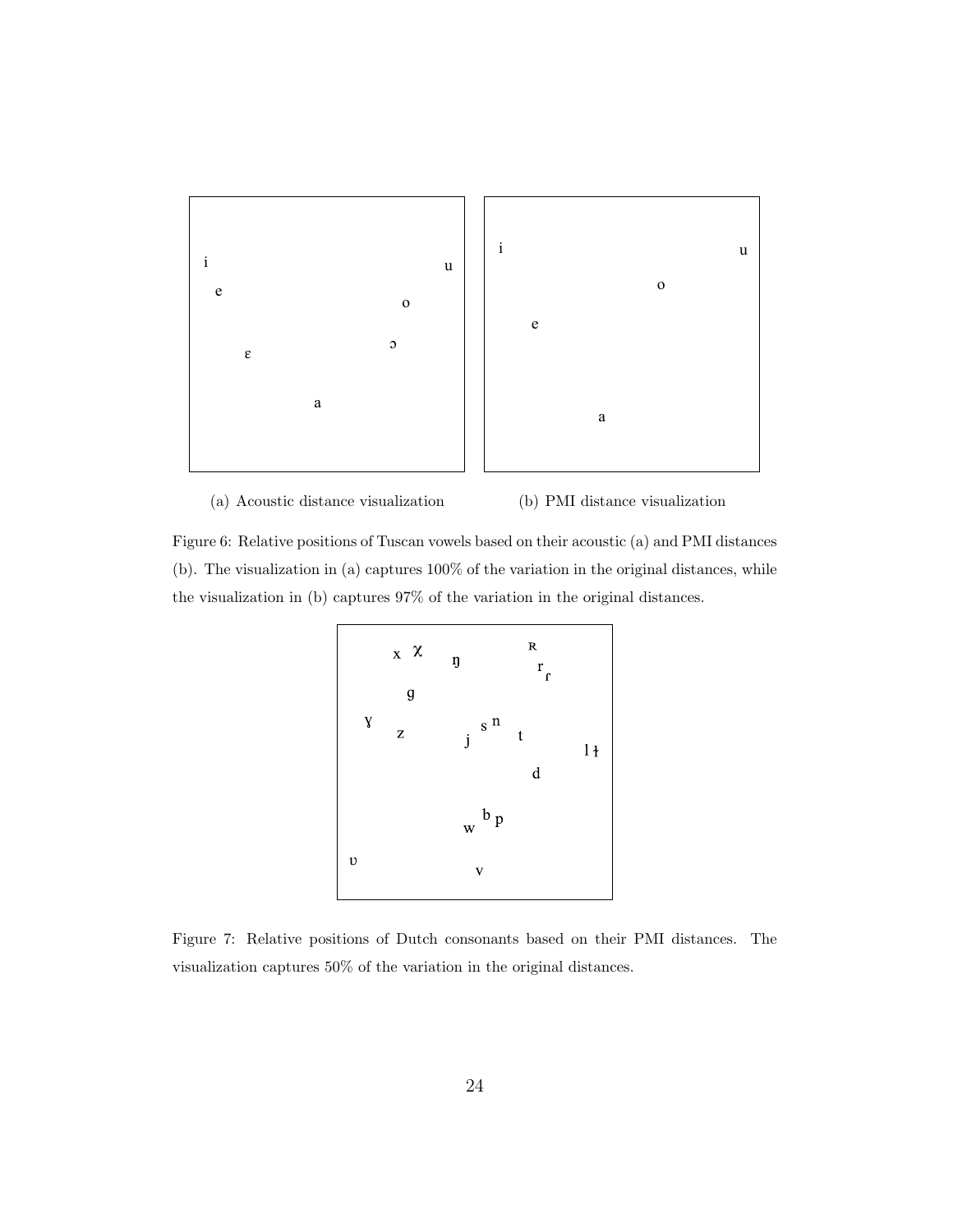#### 5. Discussion and conclusion

In this paper, we have introduced variation matrices and showed that their structure reflects phonetic distance. So one contribution has been to add to the range of phenomena that fall within the purview of phonetics.

We have gone on to show that the degree to which variation matrices reflect phonetic distance may be calculated by exploiting the dependency of alignment algorithms on segment distances. We used acoustic distances in formant space as an evaluation of the claim that we could derive information about phonetic distances from cross-speaker distributions of variation. The level of correlation between the automatically determined phonetic distances and acoustic distances was similar in six independent dialect datasets and ranged between 0.61 and 0.76, a good indication that the relation between being similar in pronunciation and functioning as an alternative pronunciation is not accidental or trivial.

Of course, one might argue that these results are perfectly in line with what one would expect. Indeed, it is more likely that dialectal pronunciations will be similar, rather than completely different and, consequently, similar sounds will align more frequently than dissimilar sounds. However, we would like to emphasize that this study has quantified how much information is implicit in (cross-speaker) distributions, something which has largely been lacking. Whether or not one is surprised at how much information is found in these distributions undoubtedly depends on one's theoretical convictions, but the present paper has quantified this.

In line with this, the MDS visualizations of the automatically obtained segment distances were never completely identical to the visualizations based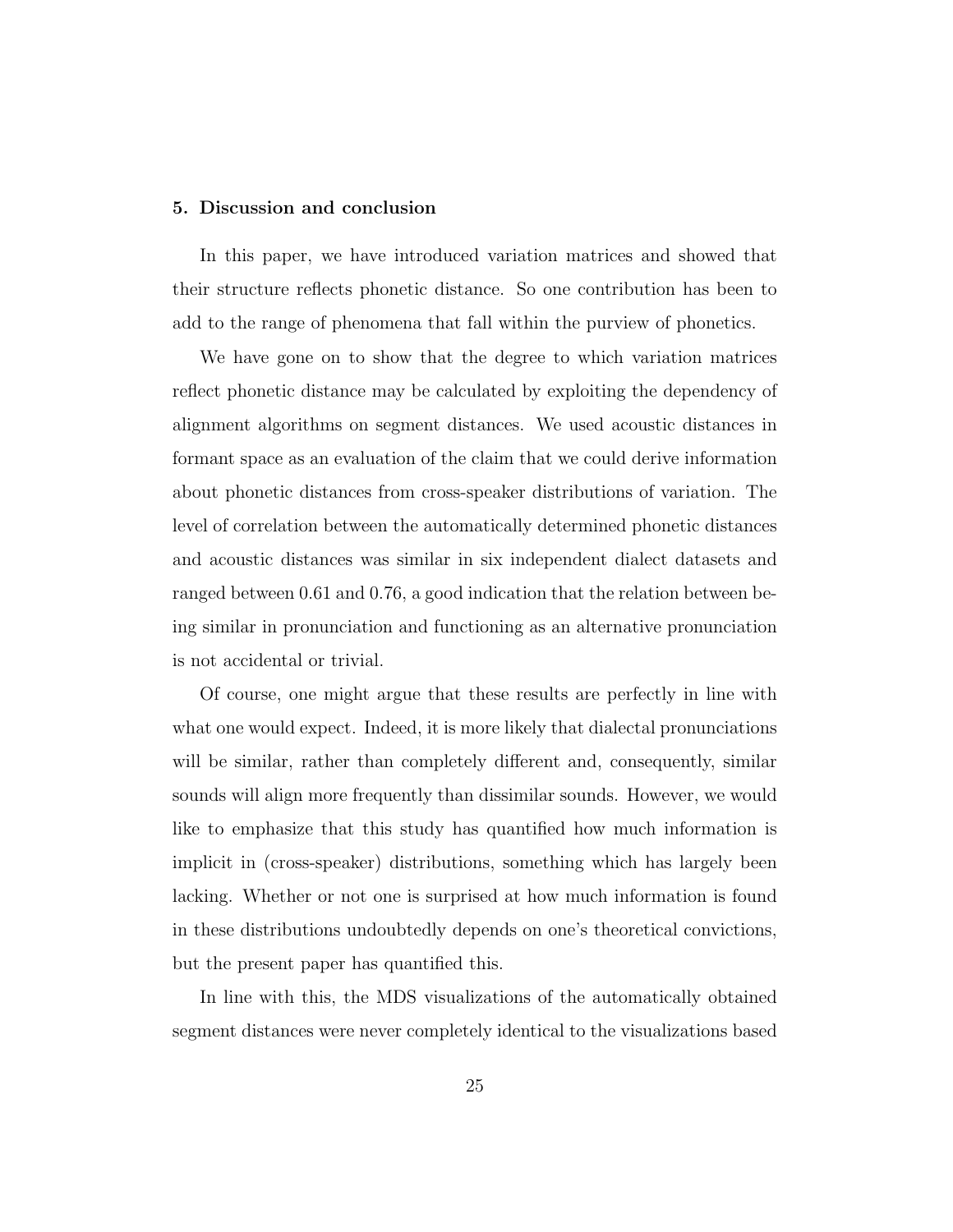on the acoustic data. In some cases, this was caused by the frequency with which a particular sound segment (e.g., the schwa in Dutch and German) was deleted in the alignments (which consequently affected the other distances), but in other cases acoustically similar sounds simply aligned infrequently. So, while there is a clear connection between acoustic distances and the information about phonetic distances present in the distribution of alternative pronunciations, it is by no means perfect. It would be interesting to see if there is some kind of structure in these deviations. Unfortunately, we do not yet have a clear approach toward investigating this.

Clearly, we first need phonetic events in order to study their distributions. In this sense, our study has demonstrated how to detect phonetic relations from (cross-speaker) distributions, but we concede that it would be overeager to imagine that these distributions "cause" the phonetics. We would like to note, however, that there have been demonstrations that distributions within acoustic space do influence children's learning of categories (Maye et al., 2002). There is room in linguistic theory to imagine that distributions in fact do influence phonetics.

We emphasize that we tested our inductive procedure against the ground truth of acoustics, and that we restricted our test to comparisons of vowels only because there is phonetic consensus about the characterization of vowels in a way that supports a measure of distance. While we did not investigate the automatically generated consonantal distances in this paper extensively (as these cannot be validated easily), a visual inspection of Dutch consonantal distances (see Figure 7) suggests that the method also yields satisfying results for consonants.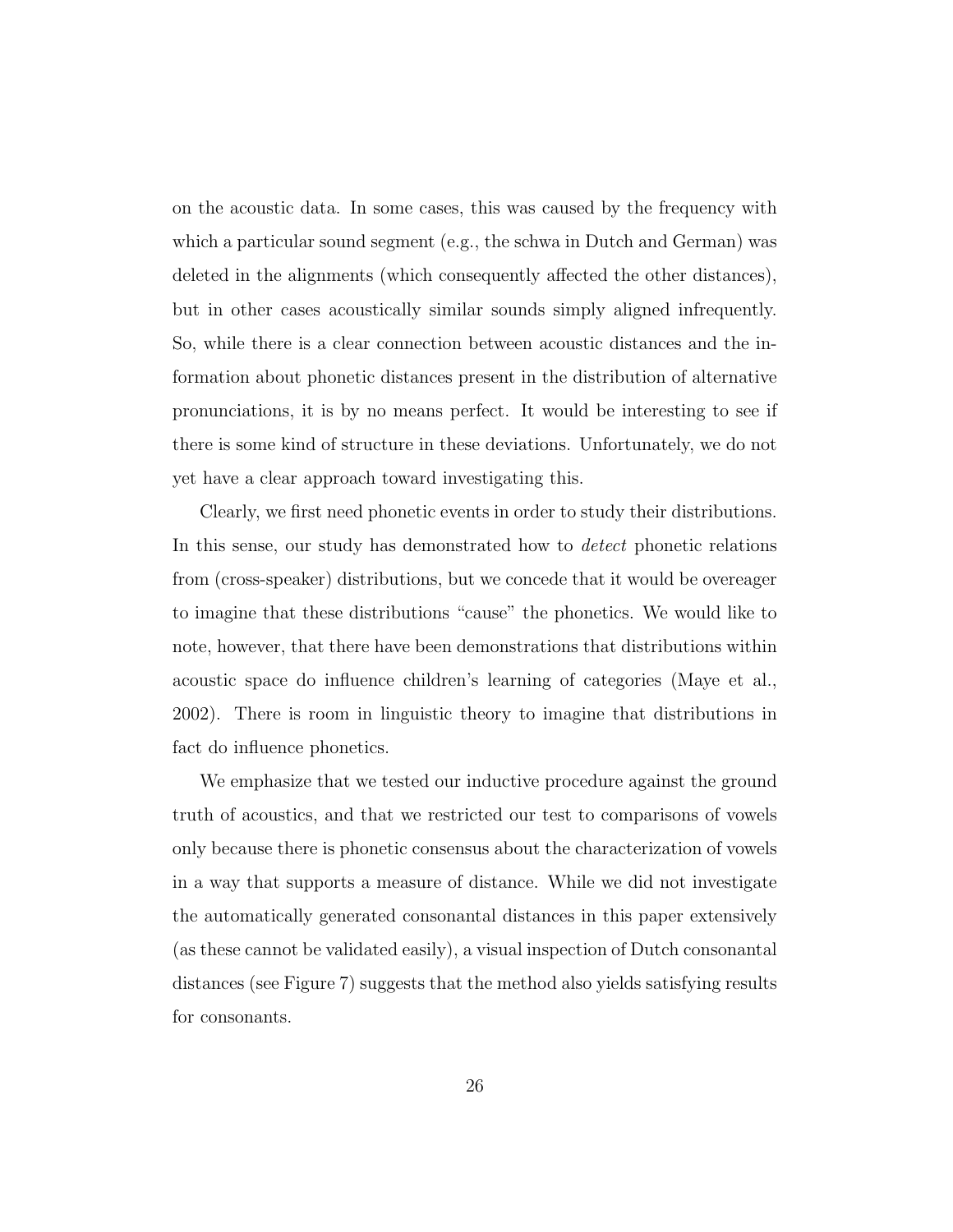It is promising that the good performance of the PMI method with respect to the alignment quality (Wieling et al., 2009) is also supported by a relatively strong correlation between the PMI distances and the acoustic distances. Obtaining improved alignments and assessing pronunciation and sound segment distances more accurately is valuable in dialectometry (see, e.g., Wieling et al., 2011, who attempt to predict PMI-based dialectal word pronunciation distances on the basis of several word-related and sociolinguistic factors) and also in historical linguistics where the identification of regular sound correspondences is important.

Of course, we have not tried to demonstrate that improved segment distance measures lead to genuine improvements in all the various areas discussed in the introduction, including not only historical linguistics and dialectometry, but also second-language learning (foreign accents), spelling correction, and the study of speech disorders. We note merely that there is broad interest in measures of phonetic segment similarity, the focused issue to which we contribute. We are well aware that potential and genuine improvements are two very different matters.

Finally, we suggest that the results be viewed as vindicating the structuralists' postulate that the sound system of a language is of central importance, as this is reflected in the relations among variant pronunciations. We have shown that distributions (of alternative dialectal pronunciations) contain enough information to gauge content (i.e. phonetic similarity) to some extent. The only phonetic content made available to the algorithm was the distinction between vowels and consonants, and yet the algorithm could assign a phonetic distance to all pairs of vowel segments in a way that correlates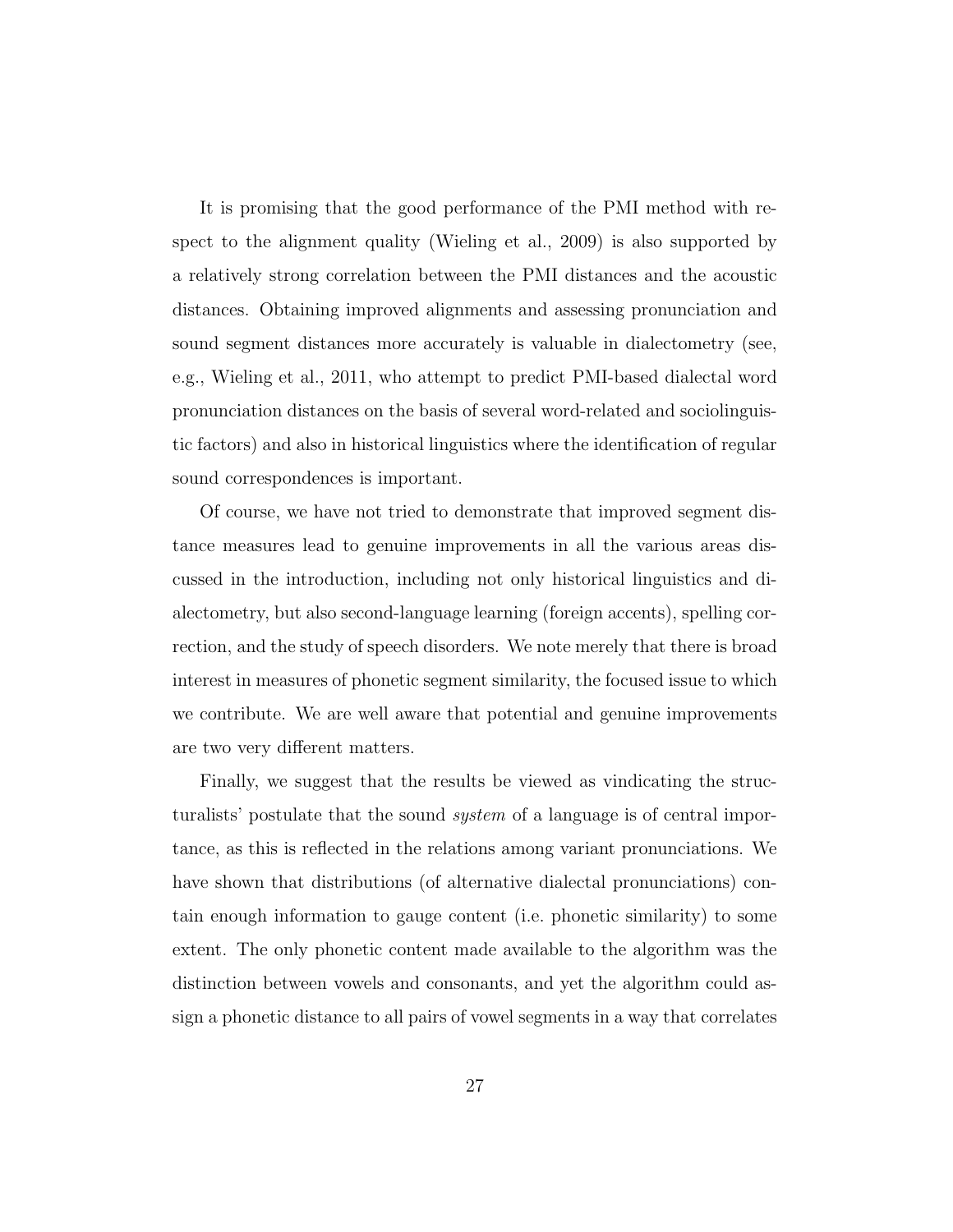fairly well with acoustic similarity. We know of no work in the strict structuralist tradition that attempted to analyze corpora of  $10^8$  segment pairs, nor of attempts to analyze entire tables reflecting pronunciation relations. We nonetheless find it appropriate to emphasize that our focus in this paper is very much in the structuralist tradition of understanding the systems by studying relations within it.

As noted in the introduction, the modern study of pronunciation often emphasizes the need to go beyond the distributions of sounds, and therefore the need to interpret pronunciation physically. From this perspective, it is interesting that this study has shown that we are able to characterize the phonetic distance between segments (in a data-driven manner) fairly well on the basis of the distribution of the segment's pronunciation variants among closely related varieties.

### Acknowledgments

We thank Peter Kleiweg for implementing the PMI procedure in the L04 package which was used to generate the vowel distance visualizations. Mark Liberman discussed the ideas in this paper with us generously. Finally, we thank the three anonymous reviewers and the editor for their extensive and helpful comments.

#### References

Alewijnse, B., Nerbonne, J., Van der Veen, L., Manni, F., 2007. A computational analysis of Gabon varieties. In: Osenova, P. (Ed.), Proceedings of the RANLP Workshop on Computational Phonology. pp. 3–12.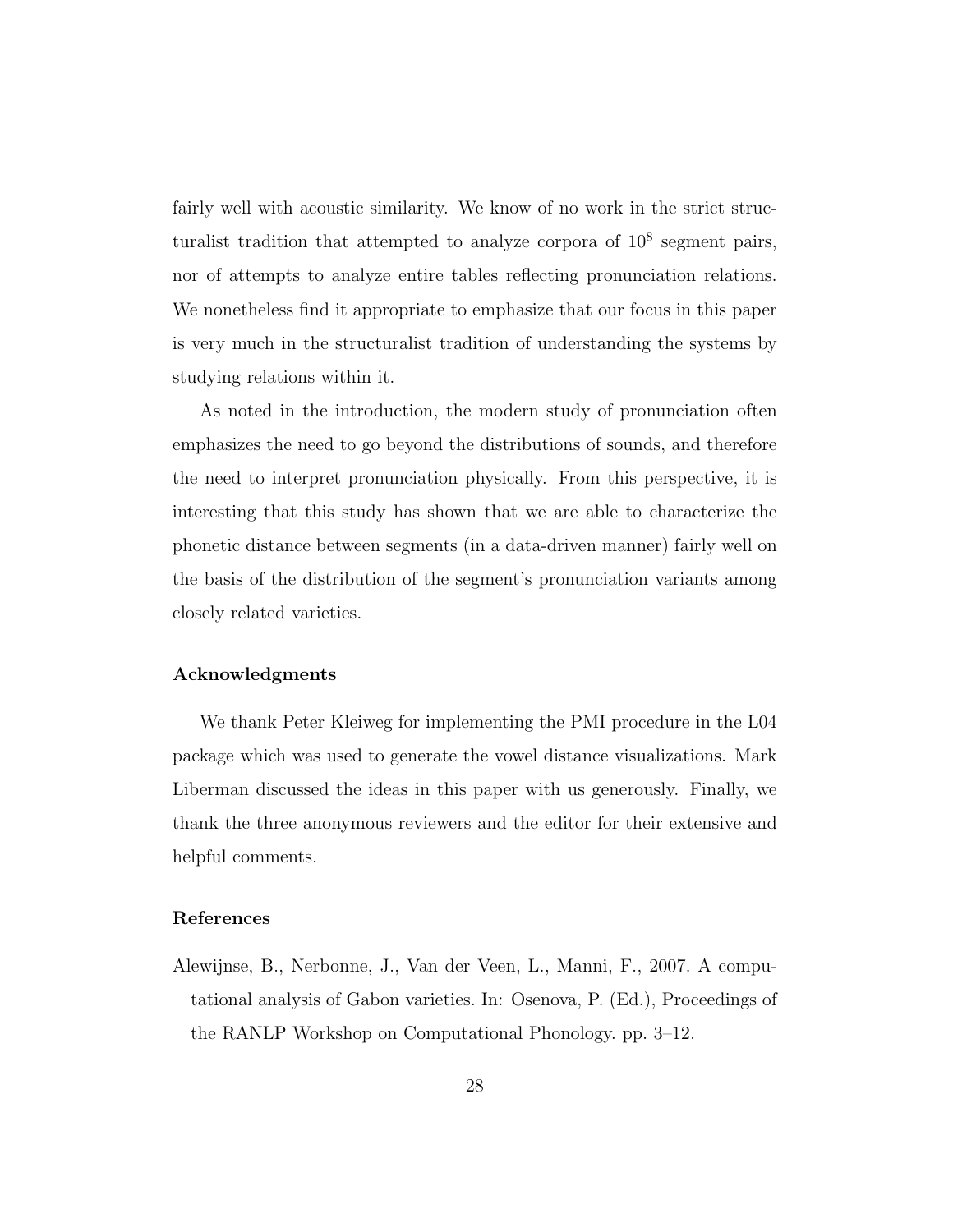- Almeida, A., Braun, A., 1986. 'Richtig' und 'Falsch' in phonetischer Transkription: Vorschläge zum Vergleich von Transkriptionen mit Beispielen aus deutschen Dialekten. Zeitschrift für Dialektologie und Linguistik LIII (2), 158–172.
- Bailey, T. M., Hahn, U., 2005. Phoneme similarity and confusability. Journal of Memory and Language 52 (3), 339–362.
- Bloomfield, L., 1933. Language. Holt, Rhinehart and Winston, New York.
- Broe, M., 1996. A generalized information-theoretic measure for systems of phonological classification and recognition. In: Computational Phonology in Speech Technology: Proceedings of the Second Meeting of the ACL Special Interest Group in Computational Phonology. Association for Computational Linguistics, Santa Cruz, pp. 17–24.
- Calamai, S., 2003. Vocali fiorentine e vocali pisane a confronto. Quaderni del Laboratorio di Linguistica, Scuola Normale Superiore di Pisa 3, 40–71.
- Chomsky, N. A., 1965. Aspects of the Theory of Syntax. MIT Press, Cambridge.
- Church, K. W., Hanks, P., 1990. Word association norms, mutual information, and lexicography. Computational Linguistics 16 (1), 22–29.
- Cole, J., 2010. Editor's note. Laboratory Phonolgy 1 (1), 1–2.
- Cucchiarini, C., 1993. Phonetic transcription: A methodological and empirical study. Ph.D. thesis, Katholieke Universiteit Nijmegen.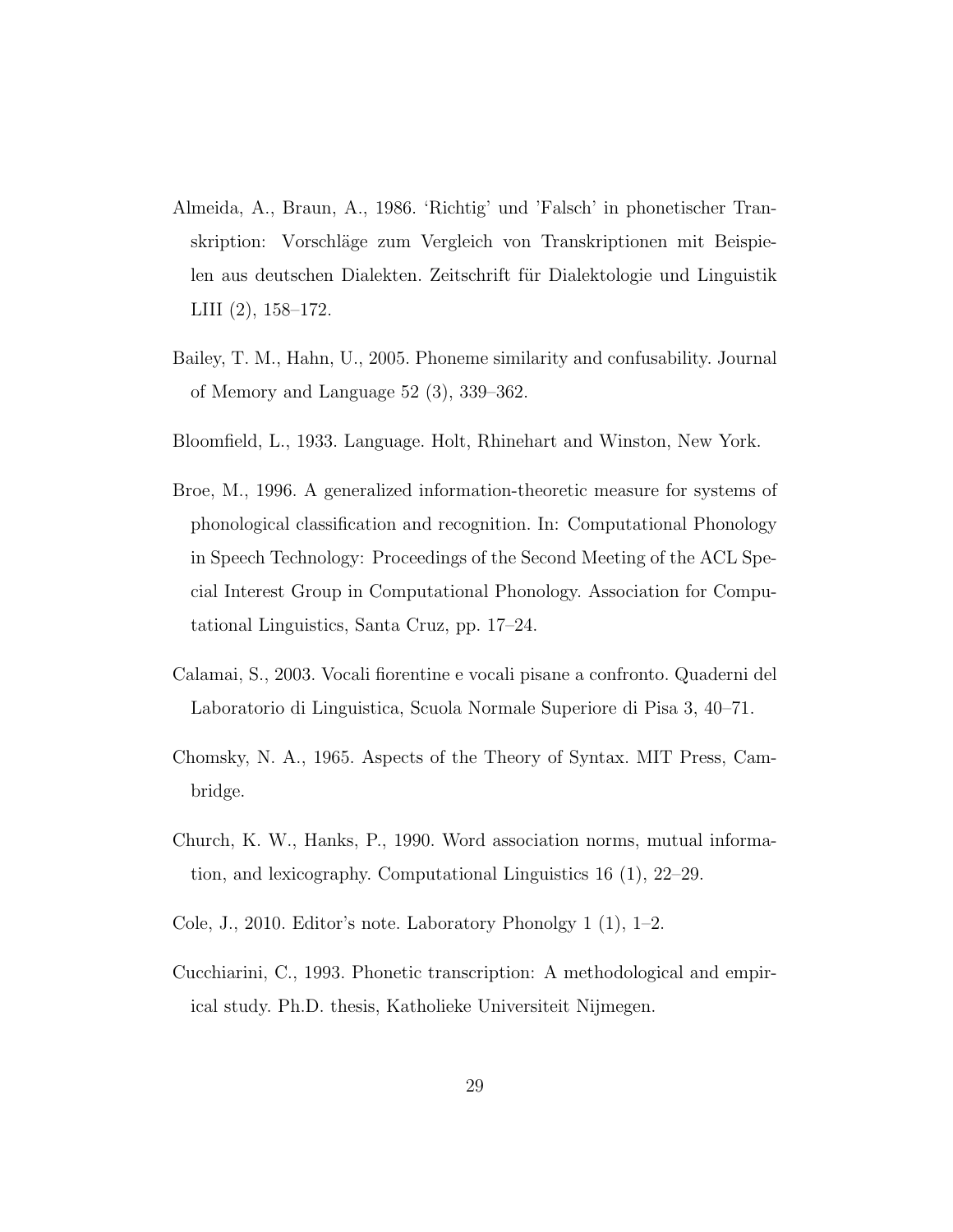- Flege, J., Munro, M., MacKay, I., 1995. Factors affecting strength of perceived foreign accent in a second language. Journal of the Acoustical Society of America 97 (5), 3125–3134.
- Fox, R. A., 1983. Perceptual structure of monophthongs and diphthongs in english. Language and Speech 26 (1), 21–60.
- Frisch, S., 1996. Similarity and frequency in phonology. Ph.D. thesis, Northwestern University.
- Frisch, S. A., Pierrehumbert, J. B., Broe, M. B., 2004. Similarity Avoidance and the OCP. Natural Language & Linguistic Theory 22 (1), 179–228.
- Giacomelli, G., Agostiniani, L., Bellucci, P., Giannelli, L., Montemagni, S., Nesi, A., Paoli, M., Picchi, E., Salani, T. P. (Eds.), 2000. Atlante Lessicale Toscano. Lexis Progetti Editoriali, Roma.
- Goeman, T., Taeldeman, J., 1996. Fonologie en morfologie van de Nederlandse dialecten. Een nieuwe materiaalverzameling en twee nieuwe atlasprojecten. Taal en Tongval 48, 38–59.
- Göschel, J., 1992. Das Forschungsinstitut für Deutsche Sprache "Deutscher Sprachatlas". Wissenschaftlicher Bericht, Das Forschungsinstitut für Deutsche Sprache, Marburg.
- Gusfield, D., 1999. Algorithms on Strings, Trees, and Sequences: Computer Science and Computational Biology. Cambridge Univesity Press, Cambridge.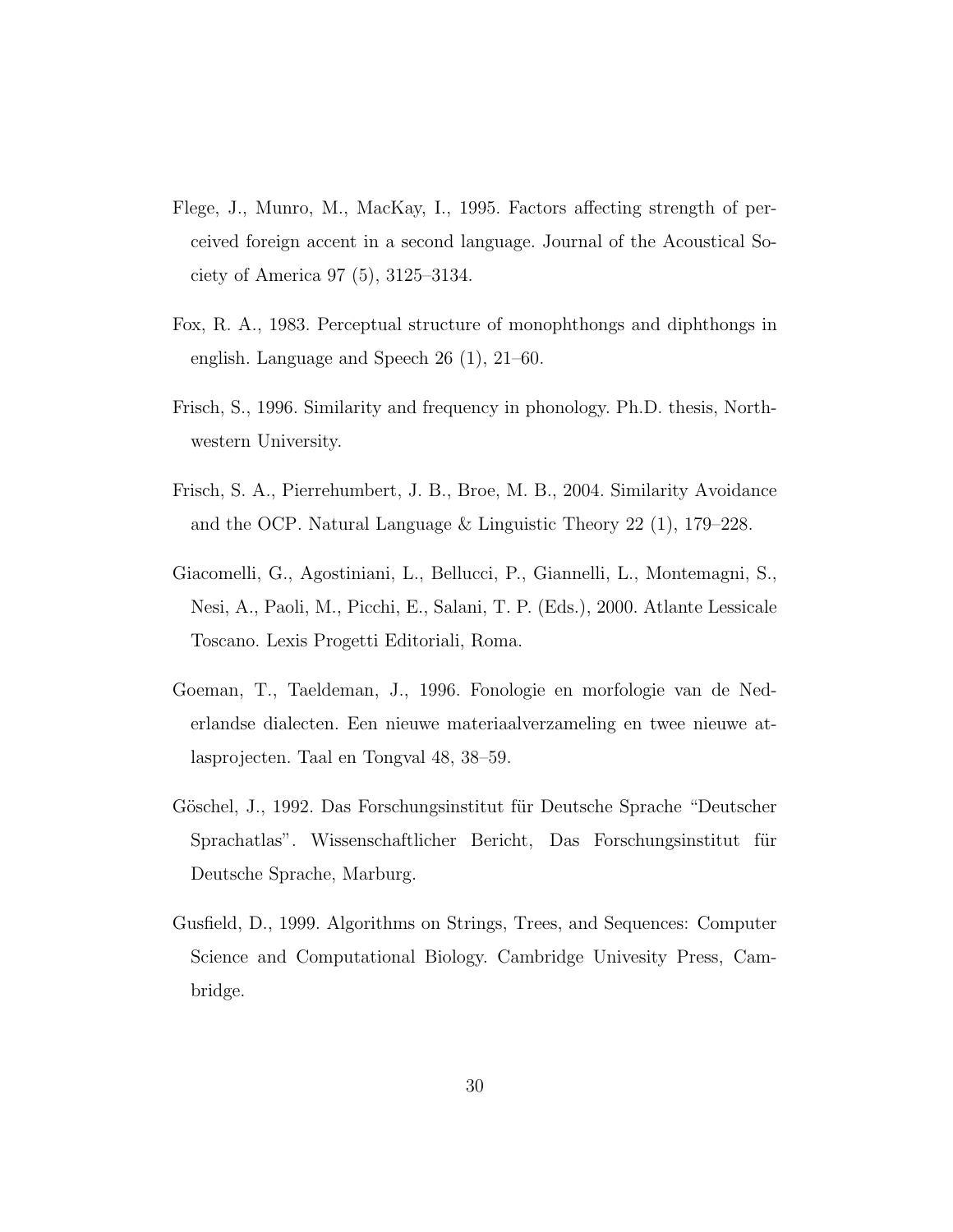- Heeringa, W., 2004. Measuring Dialect Pronunciation Differences using Levenshtein Distance. Ph.D. thesis, Rijksuniversiteit Groningen.
- Hillenbrand, J., Getty, L., Clark, M., Wheeler, K., 1995. Acoustic characteristics of American English vowels. Journal of the Acoustical Society of America 97 (5), 3099–3111.
- Hock, H. H., Joseph, B. D., 1996. Language history, language change, and language relationship: An introduction to historical and comparative linguistics. Walter de Gruyter, Berlin.
- Kernighan, M., Church, K., Gale, W., 1990. A spelling-correction program based on the noisy channel model. In: Kahlgren, H. (Ed.), Proc. of COL-ING '90. Helsinki, pp. 205–210.
- Kondrak, G., Dorr, B., 2006. Automatic identification of confusable drug names. Artificial Intelligence in Medicine 36 (1), 29–42.
- Kretzschmar, W. A. (Ed.), 1994. Handbook of the Linguistic Atlas of the Middle and South Atlantic States. The University of Chicago Press, Chicago.
- Laver, J., 1994. Principles of Phonetics. Cambridge Univeristy Press, Cambridge.
- Lehiste, I., Popov, K., 1970. Akustische Analyse bulgarischer Silbenkerne. Phonetica 21, 40–48.
- Levenshtein, V., 1965. Binary codes capable of correcting deletions, insertions and reversals. Doklady Akademii Nauk SSSR 163, 845–848.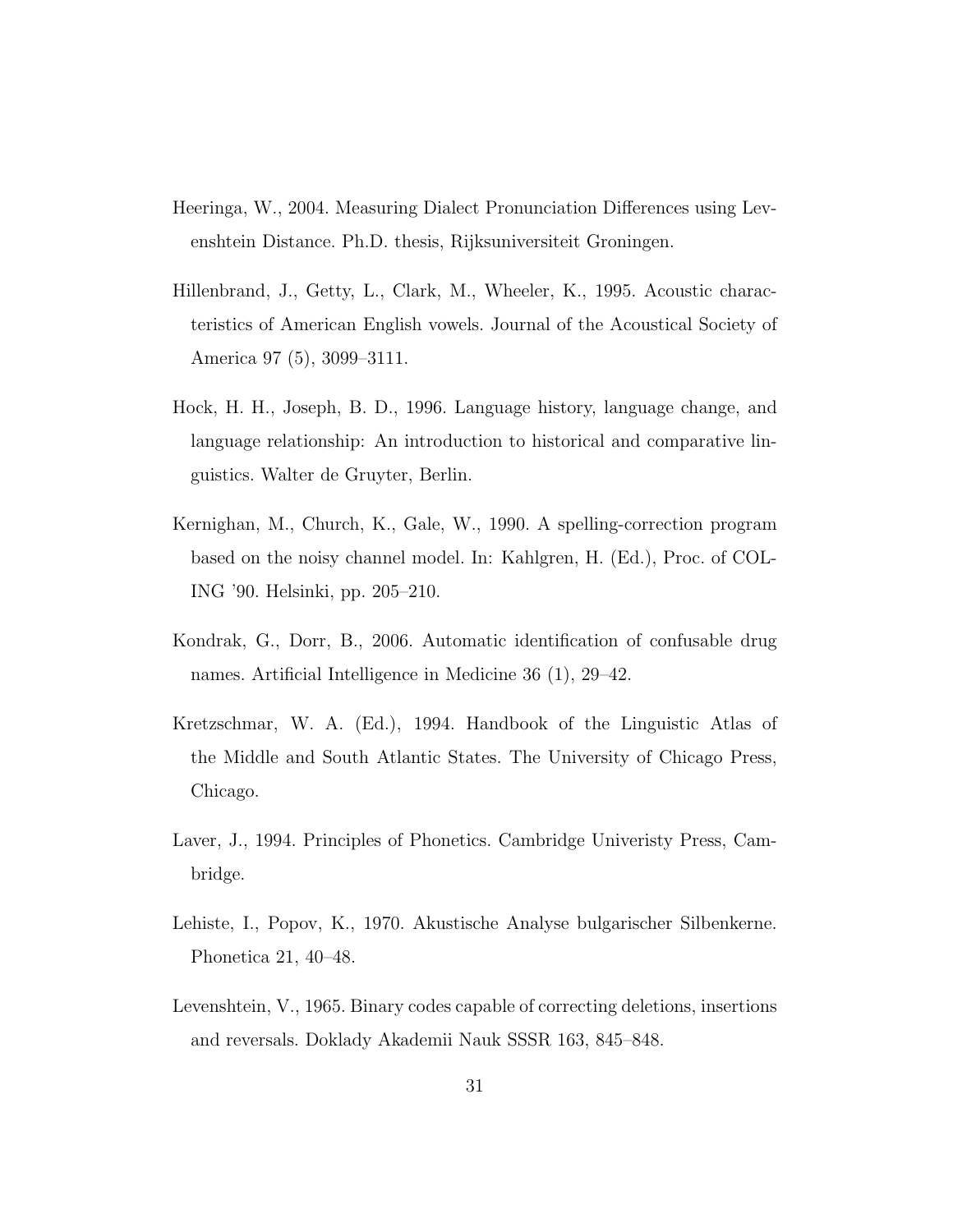- Lobanov, B., 1971. Classification of Russian vowels spoken by different speakers. The Journal of the Acoustical Society of America 49, 606.
- Mantel, N., 1967. The detection of disease clustering and a generalized regression approach. Cancer Research 27, 209–220.
- Maye, J., Werker, J., Gerken, L., 2002. Infant sensitivity to distributional information can affect phonetic discrimination. Cognition 82, B101–B111.
- McGurk, H., MacDonald, J., 1976. Hearing lips and seeing voices. Nature 264, 746–748.
- Meillet, A., 1903. Introduction l'étude comparative des langues indoeuropéennes. Librairie Hachette et Cie, Paris.
- Miller, G. A., Nicely, P. E., 1955. An analysis of perceptual confusions among some English consonants. The Journal of the Acoustical Society of America 27, 338–352.
- Montemagni, S., Wieling, M., de Jonge, B., Nerbonne, J., in press. Patterns of language variation and underlying linguistic features: a new dialectometric approach. In: Proceedings of the SILFI-2010 conference.
- Nerbonne, J., Heeringa, W., 2009. Measuring dialect differences. In: Schmidt, J. E., Auer, P. (Eds.), Theories and Methods. Language and Space. Mouton De Gruyter, Berlin, pp. 550–567.
- Nerbonne, J., Siedle, C., 2005. Dialektklassifikation auf der Grundlage aggregierter Ausspracheunterschiede. Zeitschrift für Dialektologie und Linguistik 72, 129–147.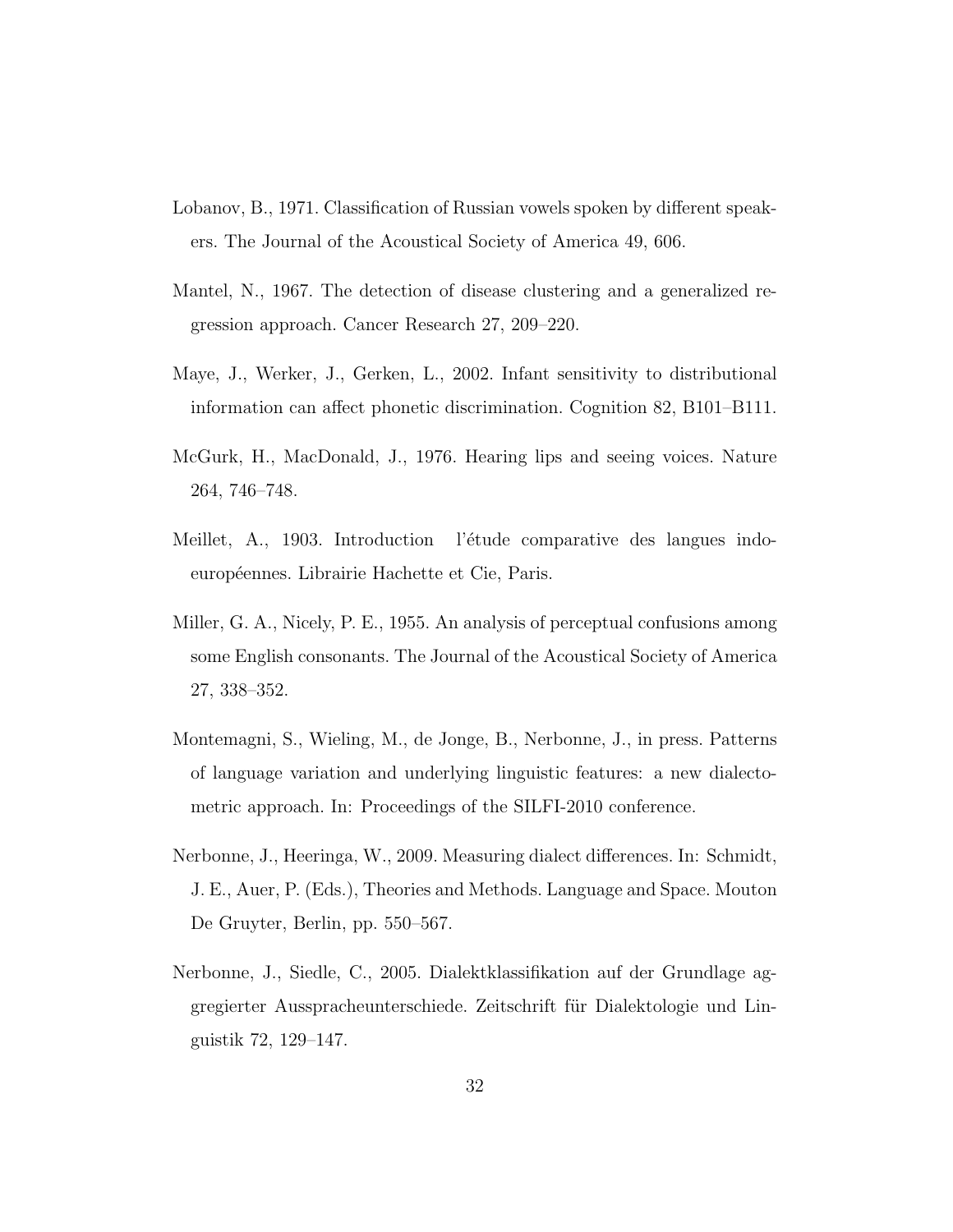Nurse, D., Philippson, G., 2003. The Bantu languages. Routledge, London.

- Ohala, J. J., 1997. Comparison of speech sounds: Distance vs. cost metrics. In: Speech Production and Language. In honor of Osamu Fujimura. Mouton de Gruyter, Berlin, pp. 261–270.
- Pierrehumbert, J. B., 1993. Dissimilarity in the arabic verbal roots. In: Proceedings of the North East Linguistics Society. Vol. 23. GLSA, Amherst, MA, pp. 367–381.
- Piske, T., MacKay, I. R., Flege, J. E., 2001. Factors affecting degree of foreign accent in an l2: A review. Journal of Phonetics 29 (2), 191–215.
- Pols, L., Tromp, H., Plomp, R., 1973. Frequency analysis of dutch vowels from 50 male speakers. The Journal of the Acoustical Society of America 43, 1093–1101.
- Prokić, J., Nerbonne, J., Zhobov, V., Osenova, P., Simov, K., Zastrow, T., Hinrichs, E., 2009. The computational analysis of Bulgarian dialect pronunciation. Serdica Journal of Computing 3, 269–298.
- Sanders, N., Chin, S. B., 2009. Phonological distance measures. Journal of Quantitative Linguistics 16 (1), 96–114.
- Sankoff, D., Kruskal, J. (Eds.), 1999. Time Warps, String Edits and Macromolecules: The Theory and Practice of Sequence Comparison. CSLI, Stanford, <sup>1</sup>1983, with a foreword by John Nerbonne.
- Sendlmeier, W., Seebode, J., 2006. Formantkarten des deutschen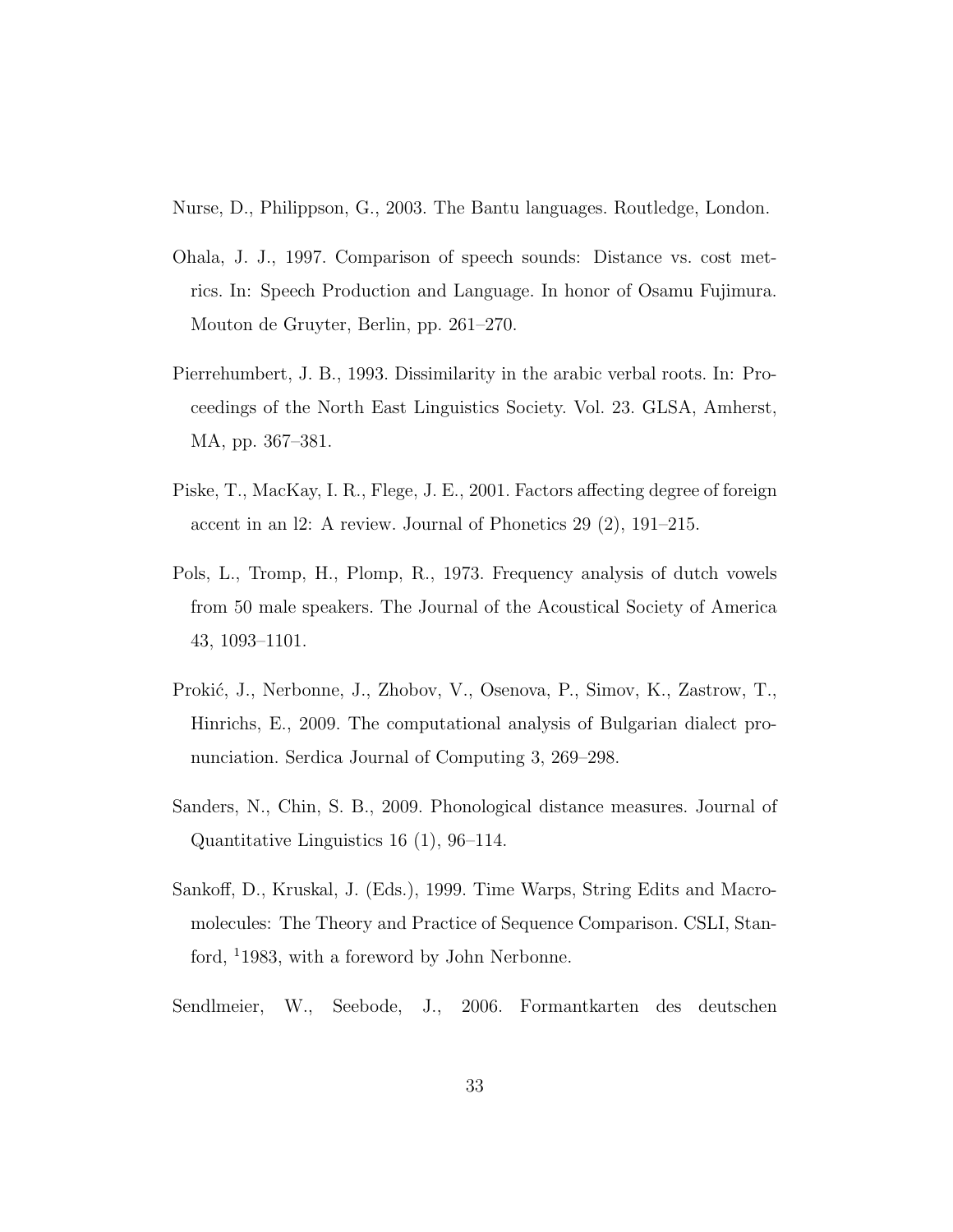Vokalsystems. TU Berlin, http://www.kgw.tu-berlin.de/forschung/ Formantkarten (accessed: November 1, 2010).

- Togerson, W., 1952. Multidimensional scaling. I. Theory and method. Psychometrika 17, 401–419.
- Tougaard, J., Eriksen, N., 2006. Analysing differences among animal songs quantitatively by means of the Levenshtein distance measure. Behaviour 143 (2), 239–252.
- Traunmüller, H., 1990. Analytical expressions for the tonotopic sensory scale. The Journal of the Acoustical Society of America 88, 97–100.
- van Heuven, V. J., van Bezooijen, R., 1995. Quality evaluation of synthesized speech. In: Paliwal, K. (Ed.), Speech coding and synthesis. Elsevier Science, Amsterdam, pp. 707–738.
- van Nierop, D., Pols, L., Plomp, R., 1973. Frequency analysis of Dutch vowels from 25 female speakers. Acoustica 29, 110–118.
- Wieling, M., Heeringa, W., Nerbonne, J., 2007. An aggregate analysis of pronunciation in the Goeman-Taeldeman-Van Reenen-Project data. Taal en Tongval 59, 84–116.
- Wieling, M., Margaretha, E., Nerbonne, J., in press. Inducing phonetic distances from dialect variation. Computational Linguistics in the Netherlands Journal 1.
- Wieling, M., Nerbonne, J., 2011a. Bipartite spectral graph partitioning for